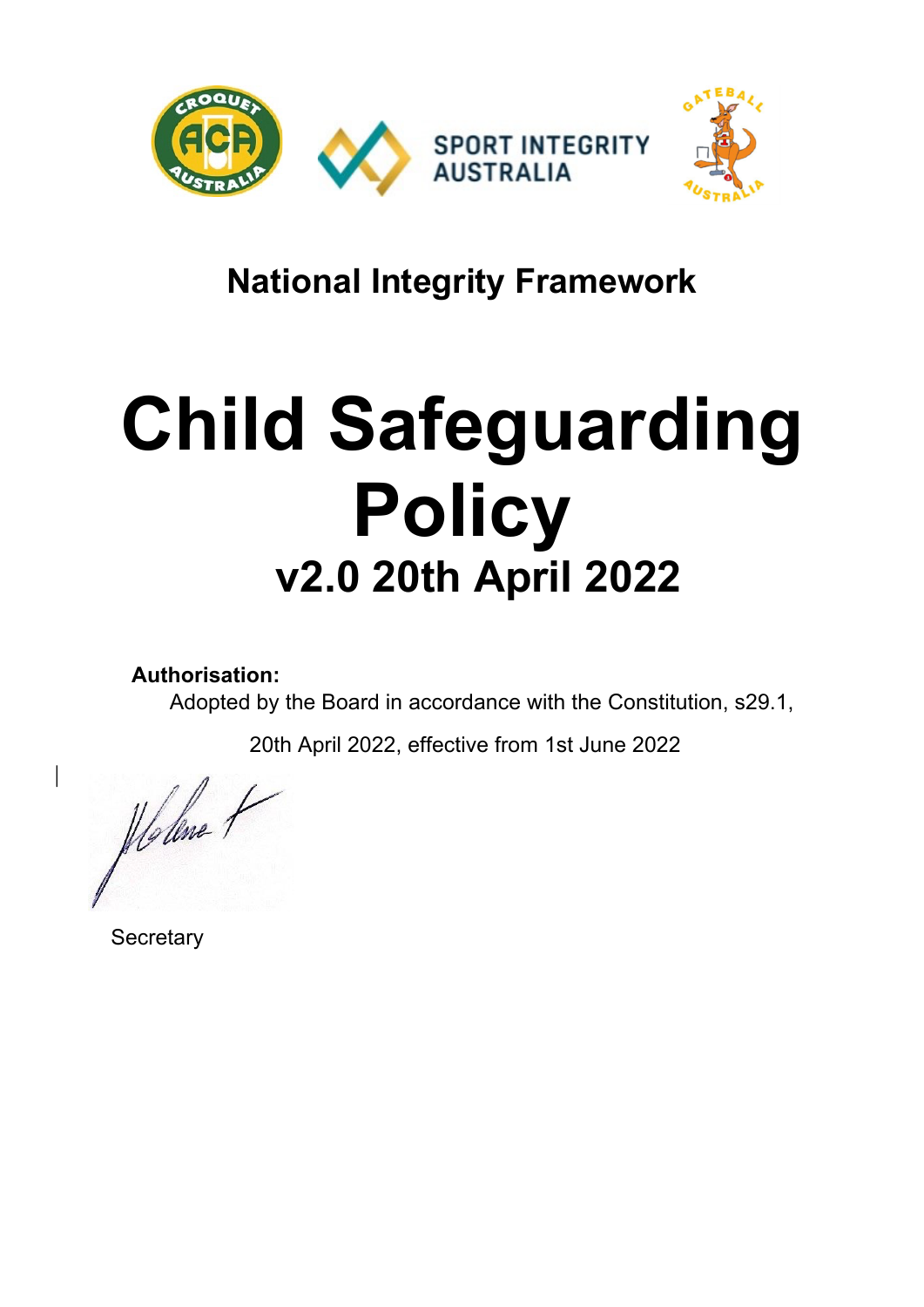# **TABLE OF CONTENTS**

| 1.  | <b>Definitions</b>                                        | 1              |
|-----|-----------------------------------------------------------|----------------|
| 2.  | <b>Jurisdiction</b>                                       | 3              |
| 2.1 | Who this Policy applies to                                | 3              |
| 2.2 | When this Policy applies                                  | 3              |
| 3.  | <b>Requirements of Relevant Persons and Organisations</b> | $\mathbf{3}$   |
| 3.1 | Requirements of Relevant Persons                          | 3              |
| 3.2 | Requirements of Relevant Organisations                    | 3              |
| 4.  | <b>Prohibited Conduct</b>                                 | 4              |
| 4.1 | <b>Prohibited Conduct</b>                                 | 4              |
| 5.  | <b>Reporting</b>                                          | 4              |
|     |                                                           |                |
| 6.  | <b>Complaints, Disputes &amp; Discipline Policy</b>       | 4              |
| 7.  | <b>National Integrity Framework</b>                       | 4              |
|     | Annexure A: Responding to Child Abuse Allegations         | $6\phantom{1}$ |
|     | <b>Annexure B: Child Safe Commitment &amp; Practices</b>  | 7              |
|     | <b>Annexure C: Recruitment &amp; Screening</b>            | 13             |
|     | Appendix 1: Position Assessment Checklist                 | 15             |
|     | Appendix 2: Interview Requirements and Sample Questions   | 17             |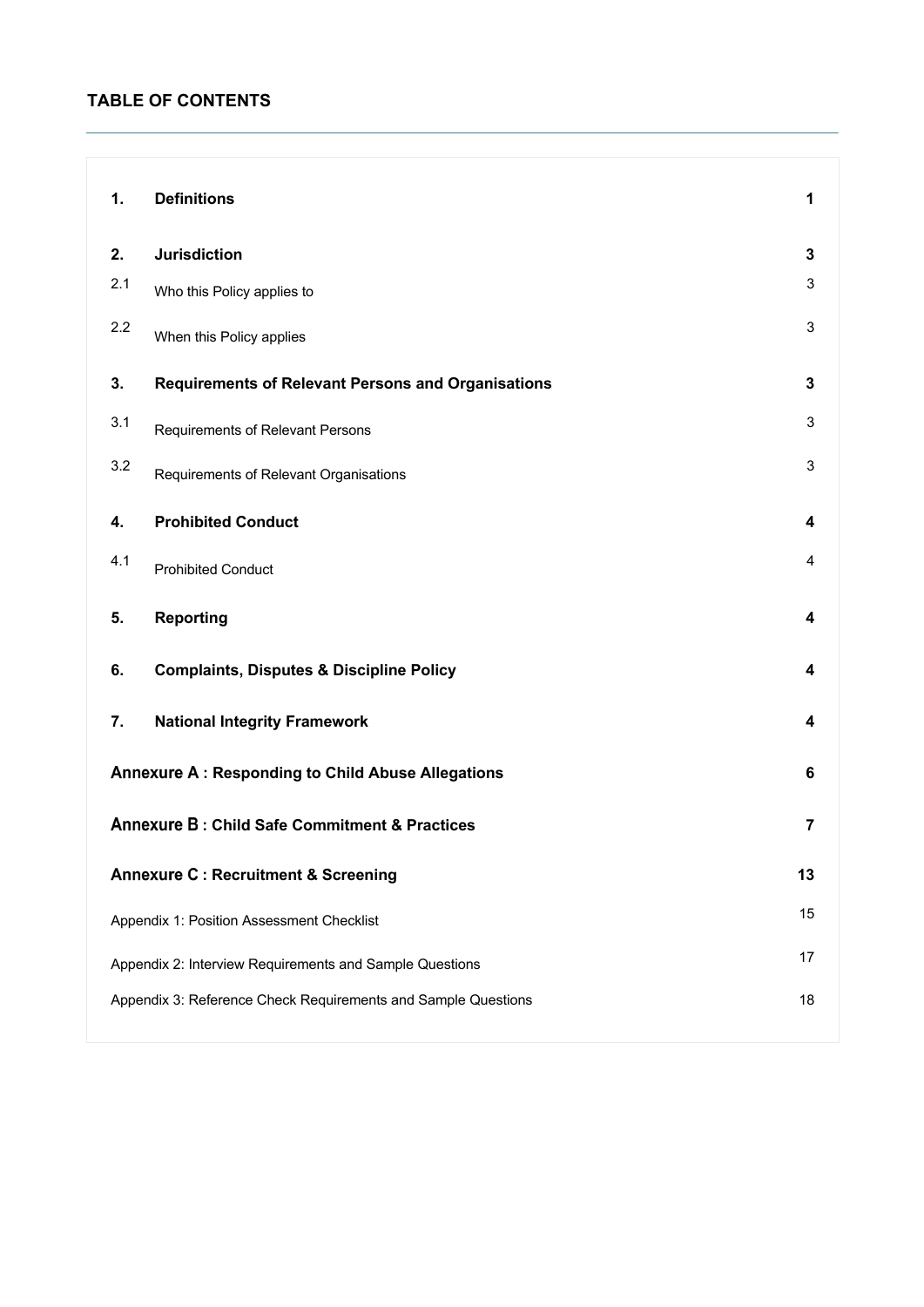# **SUMMARY**

The Australian Croquet Association has a zero-tolerance policy to child abuse and neglect in any form.

The Australian Croquet Association is committed to safeguarding and promoting the welfare of Children in Croquet and Gateball by providing a safe and inclusive environment and by ensuring that everyone involved in croquet and Gateball is educated and informed of their responsibilities to protect and look after Children.

All Children have the right to feel safe and protected from all forms of abuse, harm, and neglect. Children have the right to take part in sport in a safe, positive, and enjoyable environment.

The Australian Croquet Association aims to create and maintain an inclusive, child-safe environment that is understood, endorsed, implemented, and adhered to by everyone involved in croquet and Gateball.

This Policy is part of the Australian Croquet Association's proactive and preventative approach to upholding its commitment to the safety, wellbeing, participation and empowerment of all Children who access Croquet and/or Gateball.

This Policy seeks to ensure that everyone involved in Croquet and Gateball is aware of their rights and responsibilities in relation to Children. This Policy sets out the standards of behaviour expected of those involved in croquet and the behaviours that are not acceptable ('Prohibited Conduct').

This Policy imposes obligations on the Australian Croquet Association and Croquet and Gateball Organisations in relation to responding to allegations of Prohibited Conduct, including by reporting suspected Child Abuse to the appropriate authorities, and to implementing a commitment to child safety and child-safe practices, including recruitment and screening of staff and volunteers.

## **1. Definitions**

Defined terms not otherwise defined in this Policy have been defined in and have the meaning given to them, in the National Integrity Framework. In this Policy the following words have the corresponding meaning:

**Abuse** means any type of abuse (including physical, emotional, psychological, sexual and inappropriate use of power) that has caused, is causing or is likely to cause harm to a person's wellbeing, whether in person or as the result of a publication viewable by any other person by any means.<sup>1</sup>

**Australian Child Protection Legislation** means all state/territory child protection legislation as amended from time to time, a summary of which is available here.

**Bullying** means a person or group of people repeatedly and intentionally using words or actions, or the inappropriate use of power, against someone or a group of people to cause distress and risk to their wellbeing.

**Child** or **Children** means a child or young person, or two or more children or young persons, who is or are under the age of 18 years.

**Child Abuse** has the meaning given to it in Schedule 1 and includes the following as outlined in that Schedule:

- (a) Physical Abuse
- (b) Emotional or Psychological Abuse
- (c) Sexual Abuse
- (d) Neglect
- (e) Exposure to Family Violence.

**Child Safe Commitment** refers to Relevant Organisations' commitment to child safety in croquet as outlined in Annexure B\_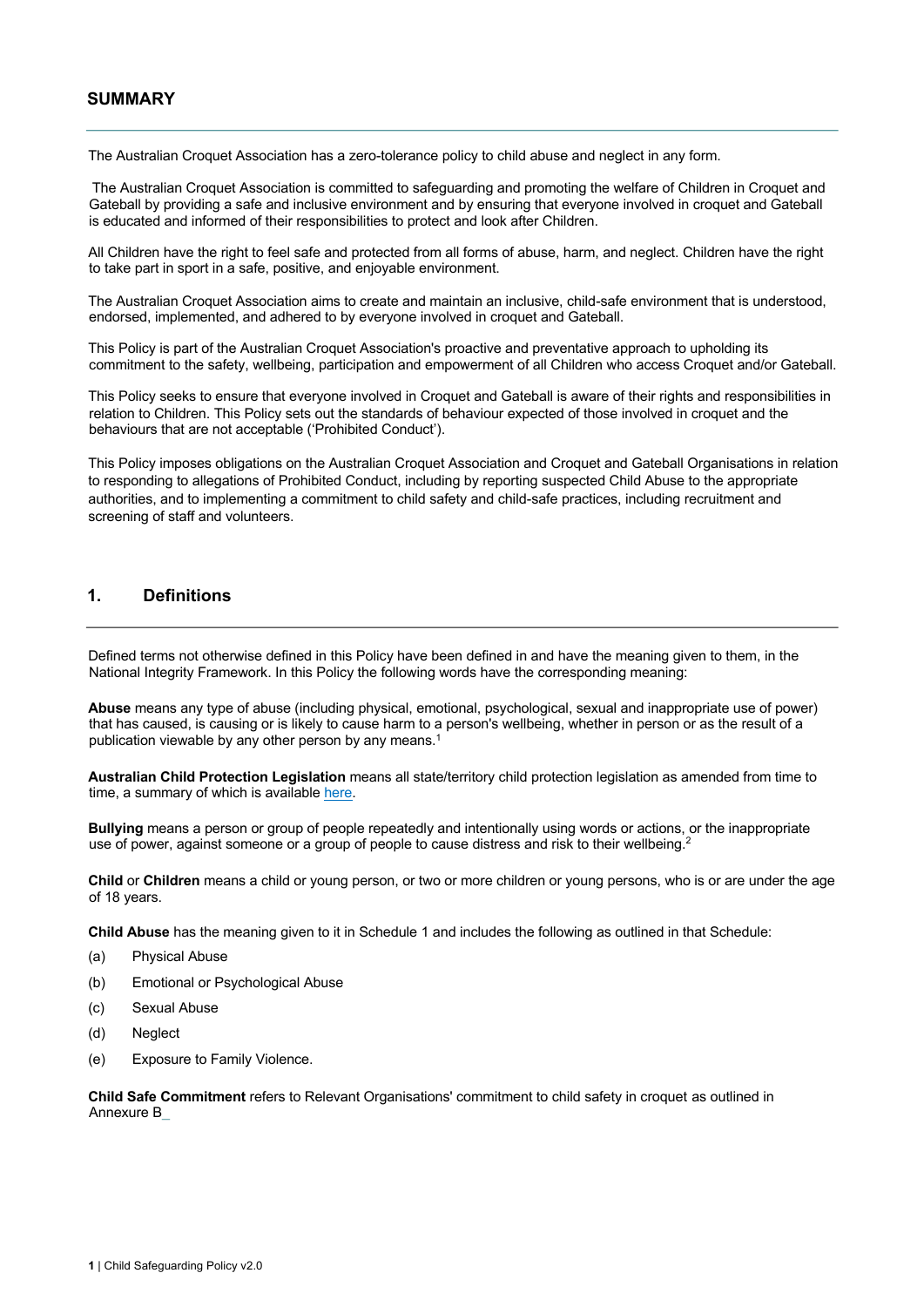<sup>1</sup> Refer to Schedule 1 of the Member Protection Policy for examples of behaviour that may constitute Abuse.

<sup>2</sup> refer to Schedule 1 of the Member Protection Policy for examples of behaviour that may constitute Bullying.

**Child Safe Practices** refer to the child safety requirements and practices adopted and implemented by Relevant Organisations to help ensure the safety of Children participating in a Croquet or Gateball Activity as outlined in Annexure B.

**Grooming** refers to the process by which an adult establishes a trusting relationship with a child and those associated with the child's care and wellbeing, to create an environment in which abuse can occur.

**Harassment** means any type of behaviour towards a person that they do not want and that is offensive, abusive, belittling or threatening and is reasonably likely to cause harm to the person who is the subject of the harassment.<sup>1</sup>

**Misconduct with a Child** means any behaviour involving a Child that is objectively age inappropriate and/or places the Child at risk of harm.

**MPP** means the Member Protection Policy of the Australian Croquet Association **Policy**

means this Child Safeguarding Policy including any schedules and annexures.

**Prohibited Conduct** means conduct in breach of clause 4 of this Policy.

**Recruitment & Screening** means the child safety recruitment and screening requirements adopted and implemented by Relevant Organisations to help ensure the safety of Children participating in Croquet or Gateball, as outlined in Annexure C.

#### **Sexual Misconduct means<sup>2</sup>:**

(a) Sexual Harassment, which is any unwanted or unwelcome sexual behaviour where a reasonable person would anticipate the possibility that the person being harassed would feel offended, humiliated, or intimidated; and (b) Sexual Offences, which include any criminal offence involving sexual activity or actions of indecency.

#### **Unlawful Discrimination** includes:

- (a) Direct Discrimination, when a person or group of people is treated less favourably than another person or group, because of a personal characteristic; and
- (b) Indirect Discrimination, when an unreasonable rule or policy applies to everyone but has the effect of disadvantaging some people because of a personal characteristic they share, where such personal characteristic is protected by applicable anti-discrimination legislation.<sup>3</sup>

**Victimisation** means subjecting a person, or threatening to subject a person, to any unfair treatment because the person has made, or intends to pursue their right to make, a complaint or lawful disclosure, including under applicable legislation or this Policy, or for supporting another person to take such action.4

**Vilification** means a public act, conduct or behaviour that incites hatred, serious contempt for, or revulsion or severe ridicule of, a person or group of people because of a particular characteristic they hold, as covered by applicable legislation, including their race or religion, or homosexuality, transgender or HIV/AIDS status.<sup>7</sup>

**WWCC** means a 'Working with Children Check' (however named) under the applicable legislation of a state or territory, a summary of which is available here.

<sup>&</sup>lt;sup>1</sup> Refer to Schedule 1 of the Member Protection Policy for examples of behaviour that may constitute Harassment.

<sup>&</sup>lt;sup>2</sup> Refer to Schedule 1 of the Member Protection Policy for examples of behaviour that may constitute Sexual Misconduct.

<sup>&</sup>lt;sup>3</sup> Refer to Schedule 1 of the Member Protection Policy for examples of behaviour that may constitute Unlawful Discrimination.

<sup>4</sup> Refer to Schedule 1 of the Member Protection Policy for examples of behaviour that may constitute Victimisation.

 $7$  Refer to Schedule 1 of the Member Protection Policy for examples of behaviour that may constitute Vilification.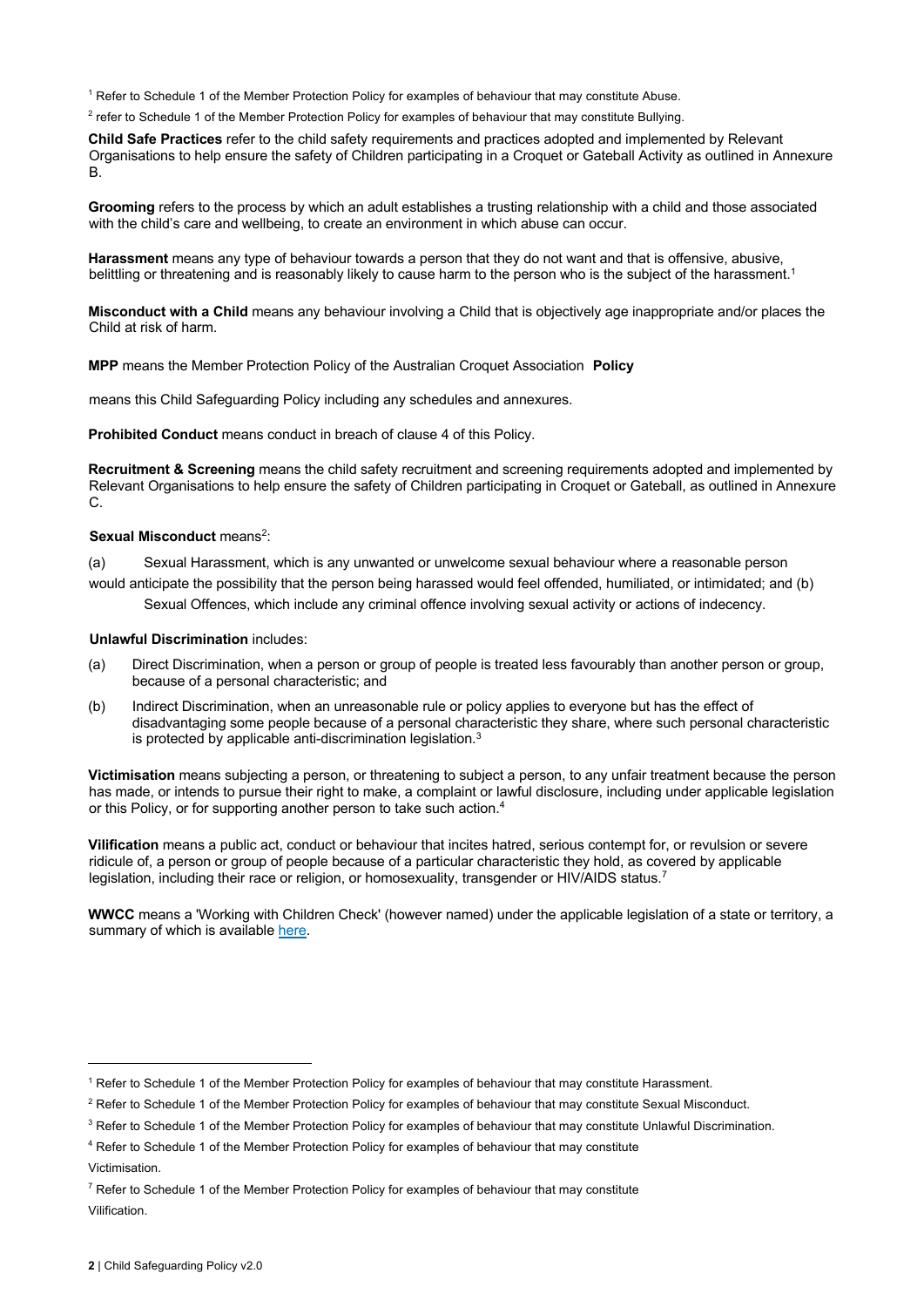# **2. Jurisdiction**

#### **2.1 Who this Policy applies to**

This Policy applies to:

- (a) Relevant Persons; and
- (b) Relevant Organisations.

#### **2.2 When this Policy applies**

- (a) All Relevant Persons and Relevant Organisations to which this Policy applies must comply with this Policy at all times (whilst they are a Relevant Person or Relevant Organisation), including:
	- (i) in relation to any dealings they have with a Child arising from the Relevant Person's, Relevant Organisation's, or the Child's involvement in any capacity with croquet,
	- (ii) in relation to any dealings in relation to a Child that they might have with a Relevant Organisation or their staff, contractors, and representatives;
	- (iii) when dealing with a Child or other Relevant Person or Relevant Organisation in their capacity as a Relevant Person or Relevant Organisation; and
	- (iv) in relation to their Membership or standing as a Relevant Person or Relevant Organisation in general.
- (b) The following is not within the scope of this Policy:
	- (i) interactions involving a Relevant Person and a Child where there is no direct or indirect link to Croquet, Gateball or a Relevant Organisation.8.

## **3. Requirements of Relevant Persons and Organisations**

#### **3.1 Requirements of Relevant Persons**

Relevant Persons must always:

- (a) comply with the requirements of Responding to Child Abuse Allegations in Annexure A;
- (b) comply with the Child Safe Practices as set out in Annexure B;
- (c) report any concerns or allegations of Prohibited Conduct involving any Relevant Person or Relevant Organisation;
- (d) provide true and accurate information during Recruitment & Screening;
- (e) comply with all obligations that they are subject to under the Australian Child Protection Legislation; and
- (f) comply with all legislative obligations that they are subject to in relation to reporting of suspected Child Abuse or a WWCC<sup>10</sup>.

#### **3.2 Requirements of Relevant Organisations**

Relevant Organisations must:

- (a) adopt, implement, and comply with the:
	- (i) Child Safe Commitment;
	- (ii) Child Safe Practices; and
	- (iii) Recruitment & Screening,

including reviewing and amending those requirements from time to time;

- (b) comply with the 'Responding to Child Abuse Allegations' in Annexure A;
- (c) use best efforts to assist Relevant Persons to fulfil their responsibilities under this Policy;

<sup>9</sup> .

<sup>&</sup>lt;sup>8</sup> Such as pre-existing personal or family relationships.

<sup>&</sup>lt;sup>10</sup> Child Family Community Australia Working with Children Checks & Police Checks Resource Sheet website.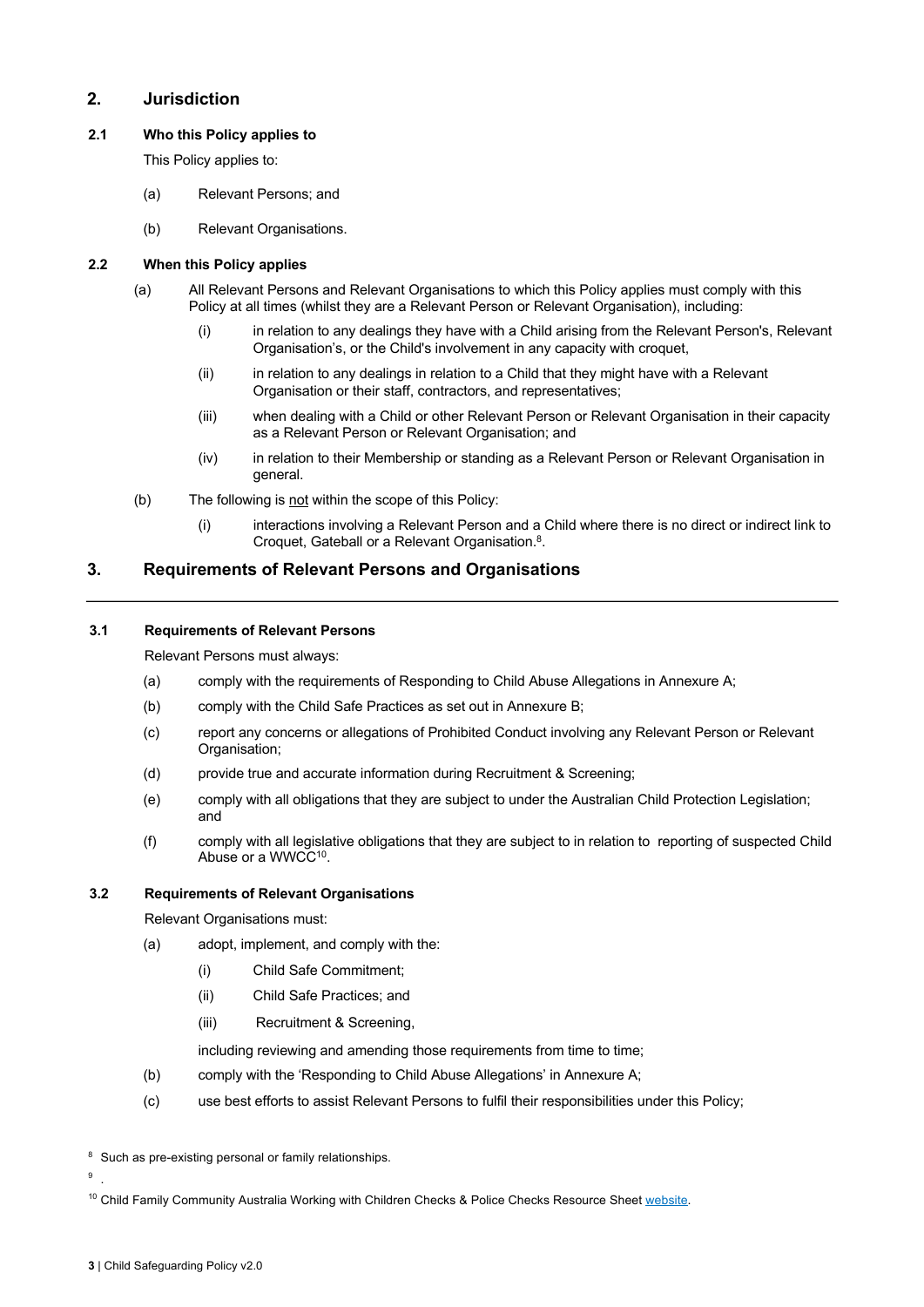- (d) recognise any Sanction imposed under this Policy; and
- (e) take all necessary steps to:
	- (i) enforce any Sanction imposed under this Policy and the Complaints, Disputes & Discipline Policy; and
		- (ii) procure compliance with the 'Responding to Child Abuse Allegations' in Annexure A.

#### **4. Prohibited Conduct**

#### **4.1 Prohibited Conduct**

A Relevant Person or Relevant Organisation commits a breach of this Policy when:

- (a) they, either alone or in conjunction with another or others, engage in any of the following conduct against, or in relation to, a Child or Children in the circumstances outlined in clause **Error! Reference source not found.**.:
	- (i) Child Abuse;
	- (ii) Grooming;
	- (iii) Misconduct with a Child;
	- (iv) request or infer that the Child keep any communication secret from their parents, guardian, carer, or other Relevant Person such as a coach or administrator, or Relevant Organisation;
	- (v) supply alcohol, or drugs (including tobacco) to a Child;
	- (vi) supply medicines, except when permitted by law or with the consent of the parent, guardian, or carer of the Child and under a valid prescription for that Child and at the prescribed dosage; or
	- (vii) commit any act that would constitute Prohibited Conduct under the Member Protection Policy;
- (b) there is a breach of a requirement imposed under clause **Error! Reference source not found.**, or sub-clauses **Error! Reference source not found.**, **Error! Reference source not found.** or **Error! Reference source not found.**);
- (c) they are involved in or have knowledge of and do not report a breach of clauses 1.1(a) or 1.1(b); or
- (d) they have engaged in an attempt to breach sub-clauses 1.1(a) (i), (ii), (iii) or (v).

#### (a)

#### **5. Reporting**

#### (a)

- (a) Where a Relevant Organisation becomes aware of an Alleged Breach and the information known about that Alleged Breach is such that it would cause a reasonable person to suspect that a Child is, or is at risk of, being abused and/or neglected:
	- (i) The Relevant Organisations must comply with, and procure compliance with, the requirements of Responding to Child Abuse Allegations in Annexure A; and
	- (ii) no further action under the Complaints, Disputes and Discipline Policy in relation to that Alleged Breach, except Provisional Action or Assessment, should occur until the obligations in (i) are complied with.

## **6. Complaints, Disputes & Discipline Policy**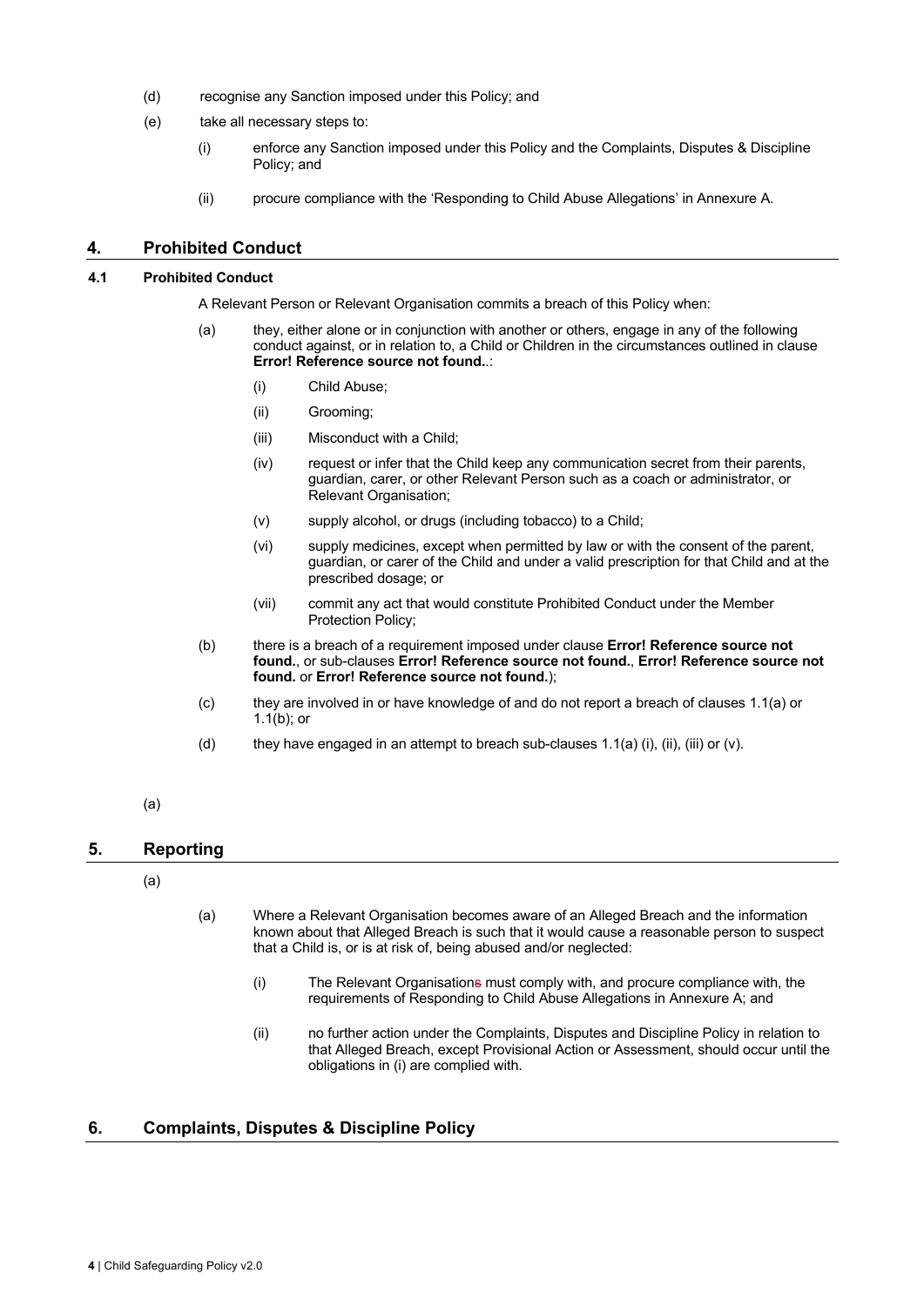The Complaints, Disputes and Discipline Policy applies to any alleged Prohibited Conduct, including reports of breaches, of this Policy.

# **7. National Integrity Framework**

The National Integrity Framework applies to this Child Safeguarding Policy. When interpreting this Policy, any provisions inconsistent with the National Integrity Framework apply to the extent of that inconsistency.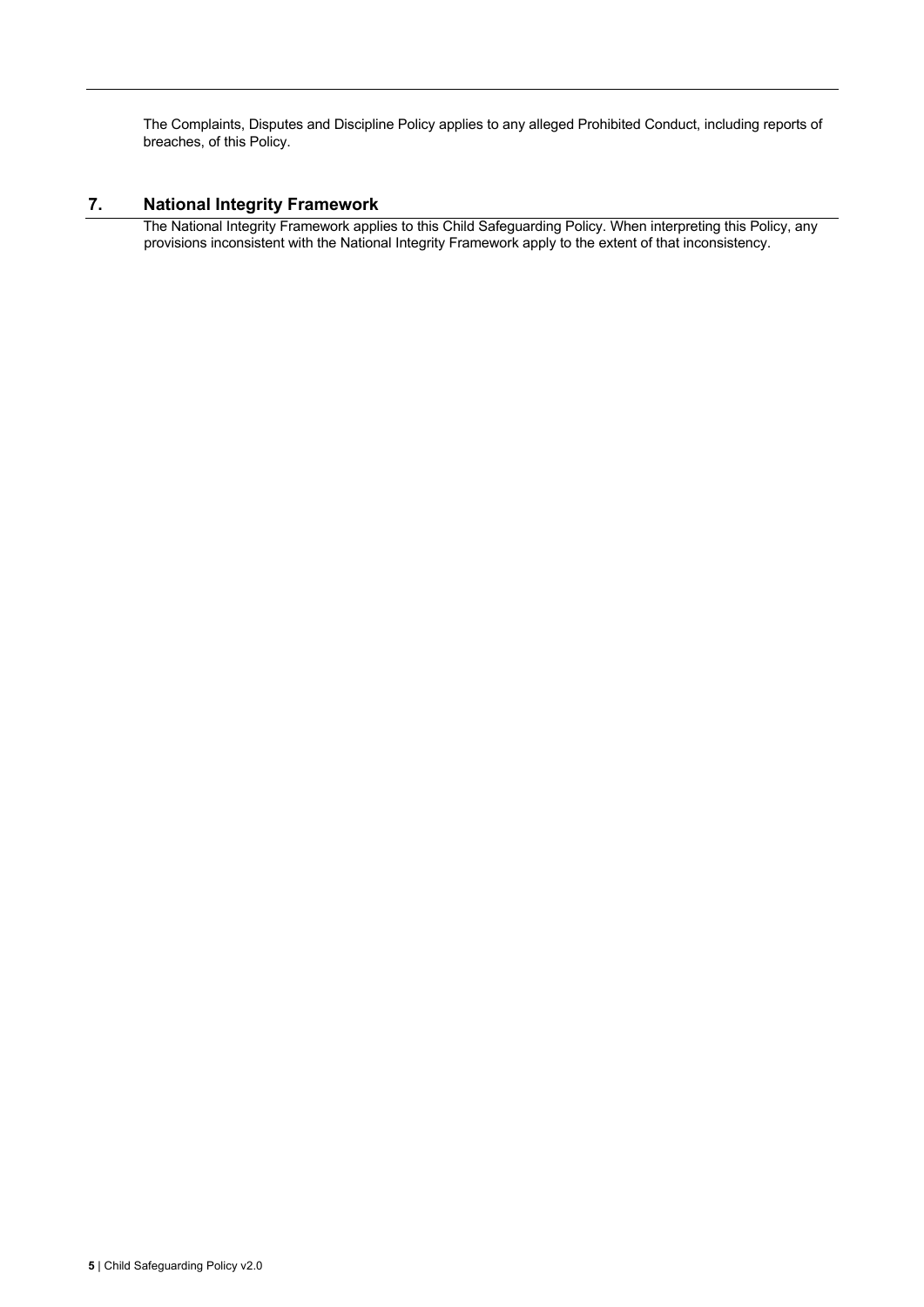# **- Child Abuse Definitions**

**Child Abuse** is the mistreatment of a Child that:

- causes, is causing or is likely to cause any detrimental effect so that a Child's physical, psychological, or emotional wellbeing; or
- does, or is likely to, endanger that a Child's physical or emotional health, development, or wellbeing, whether

through a:

- single act, omission, or circumstance; or
- series or combination of acts, omissions, or circumstances, and includes:
	- **1. Physical Abuse** occurs when a person subjects a Child to application of physical force, which may cause injury intentionally or inadvertently as a result of physical punishment or the aggressive treatment of a Child. Physically abusive behaviour includes, but is not limited to:
		- (a) shoving, hitting, slapping, shaking, throwing, punching, biting, burning, kicking; and
		- (b) harmful training methods or overtraining where there is the potential to result in damage to a Child's physical development.
	- **2. Emotional or Psychological Abuse** occurs when a Child does not receive the love, affection, or attention they need for healthy emotional, psychological, and social development or are exposed to violence/abuse against other Children or adults. Such abuse may involve:
		- (a) repeated rejection or threats to a Child;
		- (b) constant criticism, teasing, ignoring, threatening, yelling, scapegoating, ridicule, intentional exclusion, continual coldness, and rejection;
		- (c) Bullying and Harassment;
		- (d) harmful training methods or overtraining where there is the potential to result in damage to a Child's physical, intellectual, or emotional wellbeing and development.
	- **3. Sexual Abuse** occurs when an adult, or a person in authority (i.e. older, or younger but more physically or intellectually developed) involves a Child in any sexual activity. A child cannot provide consent, therefore even if 'consent' is given, it still constitutes sexual abuse.

Perpetrators of sexual abuse take advantage of their power, authority, or position over the Child for their own benefit. It can include making sexual comments to a Child, kissing, touching a Child's genitals or breasts, oral sex, or intercourse with a Child.

Sexual exploitation is a form of Sexual Abuse and occurs when Children are forced into or involved in sexual activities that are then unlawfully recorded in some way, or recorded without the consent of one or more parties, or used to produce child sexual abuse material. Such material can be in the form of photographs or videos, whether published or circulated on the internet or social media. Encouraging a Child to view pornographic videos, websites, or images, or engaging a Child to participate in sexual conversations over social media or otherwise is also considered sexual exploitation.

- **4. Neglect** is the persistent failure or deliberate failure or denial to meet a Child's basic needs. Child Neglect includes the failure to provide adequate food, clothing, shelter, adequate supervision, clean water, medical attention, or supervision to the extent that the Child's health and development is or is likely to be harmed. Types of neglect include physical, medical, emotional, educational neglect and abandonment.
- **5. Exposure to Family Violence** is any abusive behaviour used by a person in a relationship to gain and maintain control over their partner or ex-partner. It can include a broad range of behaviour that causes fear and physical and/or psychological harm. If a Child is living in a household where there have been incidents of domestic violence, then they may be at risk of significant physical and/or psychological harm.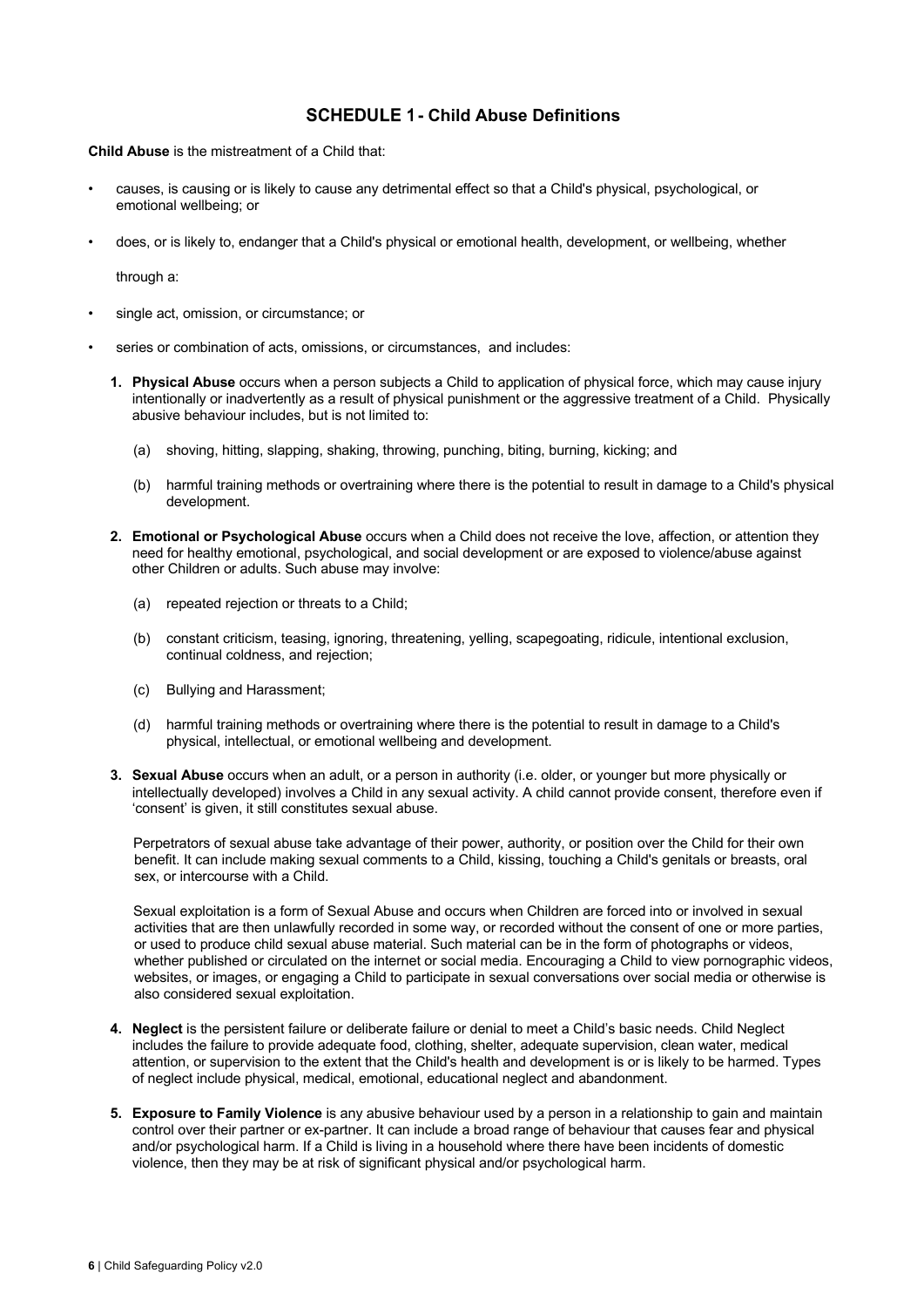# **Annexure A: Responding to Child Abuse Allegations**

# **You must ACT.**

As a person involved in croquet you play a crucial role in protecting Children. You must follow the four actions set out below when responding to any Child Abuse allegations.

# **Action 1 - Responding**

**If a Child is at risk of immediate harm you must ensure their safety by:**

- Calling 000 for medical and/or police assistance to respond to urgent health or safety concerns;
- Administering first aid, if required:
- Separating at-risk Child and others involved;
- Identifying an appropriate contact person for any on-going liaison with the Police.

If there is no immediate harm go to Action 2 below.

# **Action 2 – Reporting**

If you suspect, on reasonable grounds that a Child was, or is at risk of being abused and/or neglected, you must report it to the police and/or the relevant State/Territory child protection agency.

If the alleged Child Abuse is occurring in a Relevant Organisation, it must be documented on the Report Form found at (MAKE AN INTEGRITY COMPLAINT OR REPORT | Sport Integrity Australia

You must also report internally to your designated contact in your sport, who then needs to report to the Integrity Unit, CEO and Board.

# **Action 4 - Support**

- Support should be provided to any Child that has experienced abuse.
- It is important that the person providing support to the Child does not attempt to provide support which is outside of the scope of their role.
- Support should include maintaining a calm open manner when listening to any allegations and disclosures, while avoiding seeking detailed information or asking leading questions.
- This information needs to be well documented and shared with croquet's designated contact.
- Further support for the Child, relevant adults and others involved may be required, including a referral to wellbeing or healthcare professionals and or the development of a safety plan.

**Insert the name and position and contact information for the Child Safe Contact in your organisation: Croquet Australia Integrity Manager integrity@croquet-australia.com.au**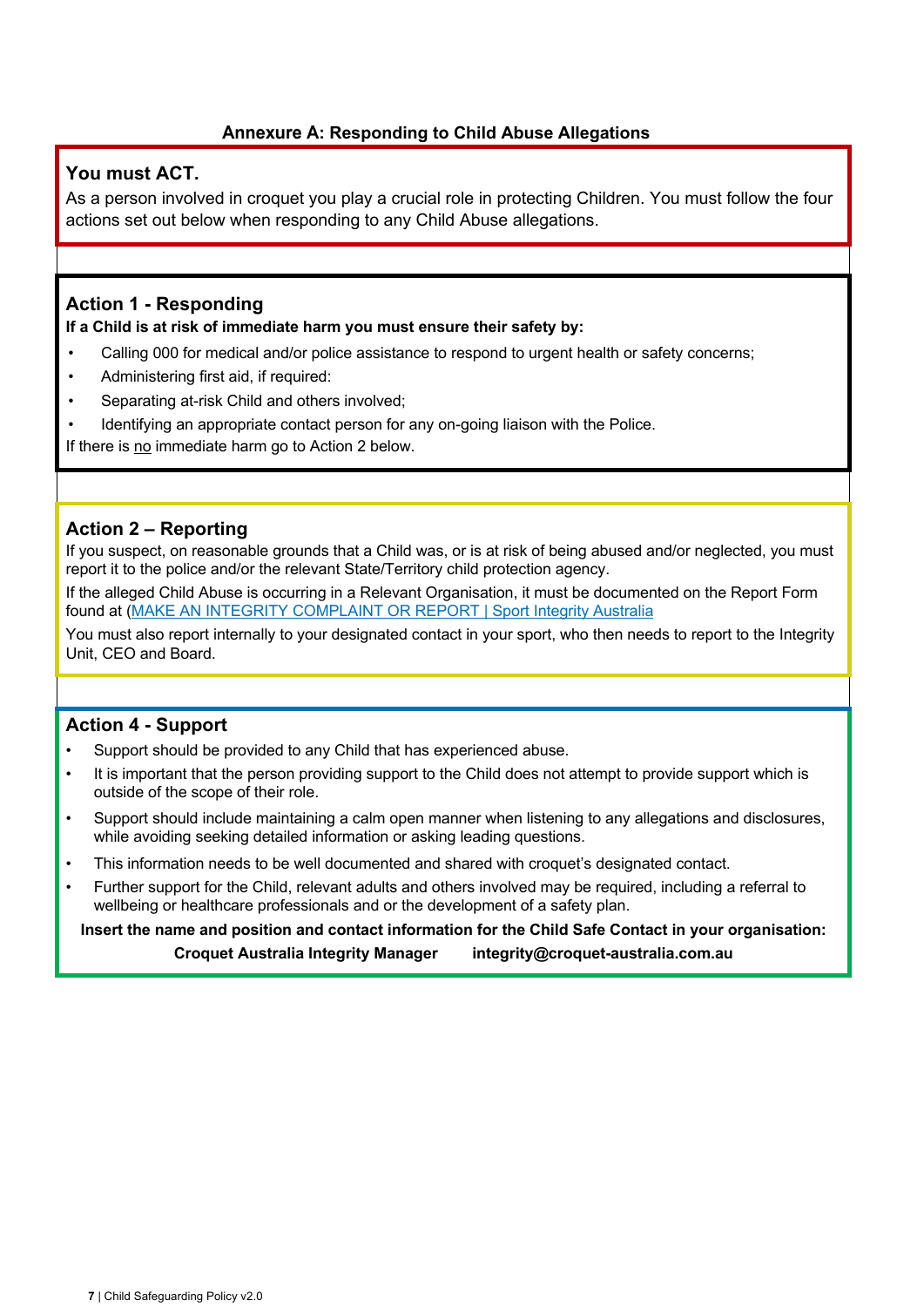# **Annexure B: Child Safe Commitment & Practices**

#### **1. CHILD SAFE COMMITMENT STATEMENT**

The Australian Croquet Association is committed to ensuring the safety and wellbeing of all Children that are involved in our sports. Our policies and procedures seek to address risks to child safety and to establish child safe culture and practices.

#### **1.1 We are committed to keeping Children safe**

- (a) Through our Child Safeguarding Policy, we document our clear commitment to keeping Children safe from abuse and neglect.
- (b) We communicate our commitment to all our staff and volunteers and give them access to a copy of our commitment statement.

#### **1.2 We promote equity and respect diversity**

- (a) We actively anticipate Children's diverse circumstances and respond effectively to those with additional vulnerabilities.
- (b) We give all Children access to information, support, and a complaints process.
- (c) We consider the needs of all Children, particularly Aboriginal and Torres Strait Islander Children, Children with a disability, LGBTQI Children and Children from culturally and linguistically diverse backgrounds.

#### **1.3 Our staff and volunteers know the behaviour we expect**

- (a) We ensure that each person involved in our delivery of services to Children understands their role and the behaviour we expect in relation to keeping Children safe from abuse and neglect through application of our Child Safe Practices.
- (b) We utilise clear position descriptions which clearly state relevant child safe requirements.
- (c) We have Child Safe Practices, which are approved and endorsed by Sport Integrity Australia and the Australian Croquet Association Board that outlines our expectations for behaviour towards Children.
- (d) Our staff and volunteers are given a copy of and have access to the Child Safe Practices.
- (e) Our staff and volunteers indicate, in writing, that they have read and are committed to the Child Safe Practices.

#### **1.4 We minimise the likelihood of recruiting a person who is unsuitable**

- (a) We have appropriate measures in place to minimise the likelihood that we will recruit staff or volunteers who are unsuitable to work/volunteer with Children.
- (b) We will meet the requirements of the relevant state or territory Working with Children Check regulations.

#### **1.5 Induction and training are part of our commitment**

- (a) We will provide all new staff, volunteers, and participants with information about our commitment to Child Safety including our Child Safeguarding Policy, Child Safe Practices and Responding to Child Abuse Allegations.
- (b) We support ongoing education and training for our staff and volunteers to ensure child safety information is provided and updated as required.
- (c) We ensure that our staff and volunteers have up-to-date information relevant to specific legislation applying in the state or territory they are based in or where they may travel to as a part of their duties.

#### **1.6 We encourage the involvement of Children and their parents**

- (a) We involve and communicate with Children and their families in developing a safe, inclusive, and supportive environment. We will provide information to Children and their parents/carers (such as brochures, posters, handbooks, guidelines) about:
	- (i) our commitment to keeping Children safe and communicating their rights; (ii) the behaviour we expect of our staff and volunteers and of themselves; (iii) our policy about responding to child abuse.
- (b) We have processes for encouraging two-way communication with Children and families.
- (c) We seek their feedback and have a process for responding.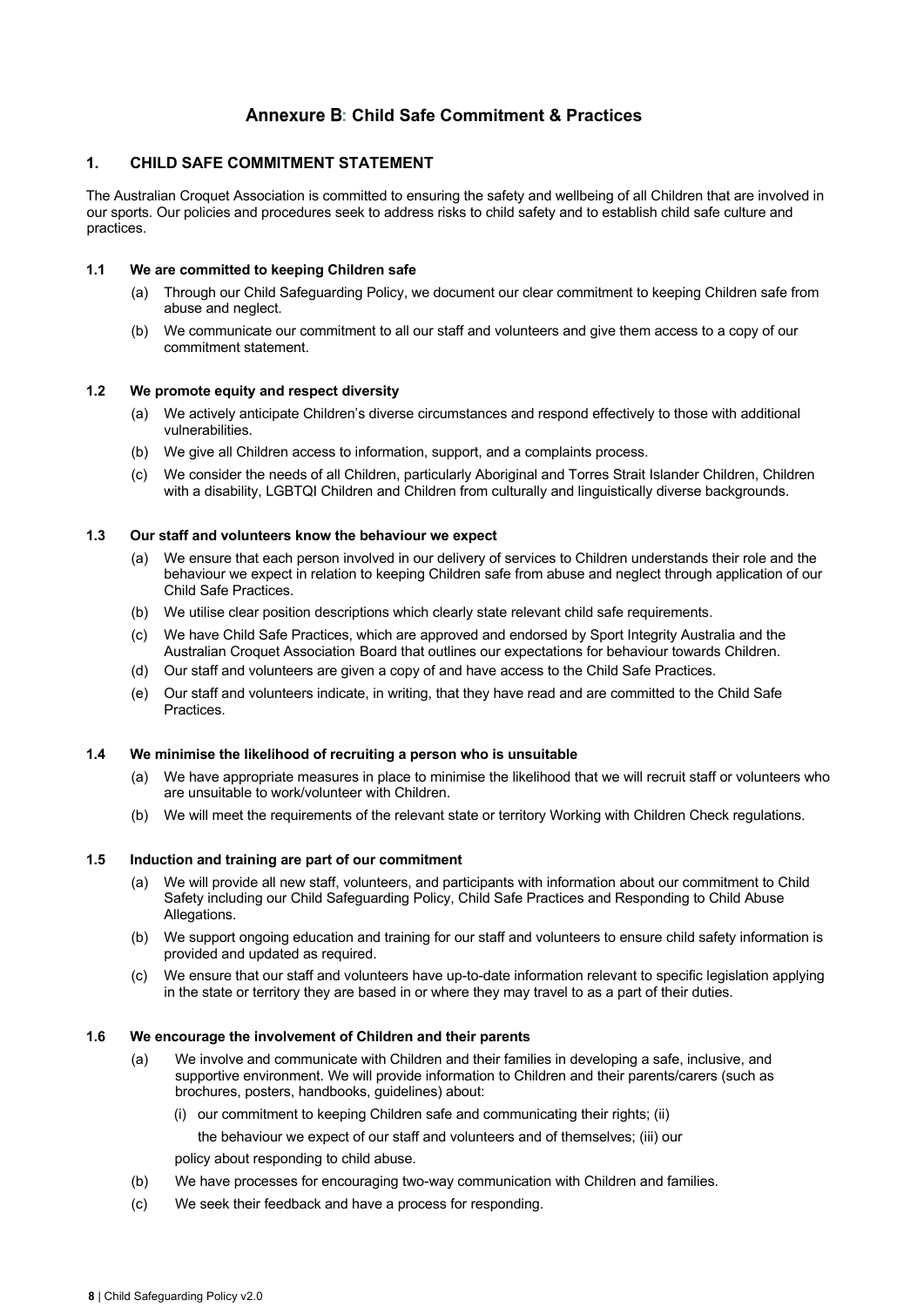(d) We respect diversity and seek to facilitate effective communication and involvement.

#### **1.7 Our staff and volunteers understand their responsibility for reporting child abuse**

- (a) Our policy for responding to child abuse is approved and endorsed by the Australian Croquet Association Board and applies to all our staff and volunteers. Staff and volunteers must:
	- immediately report abuse or neglect and any concerns with policies, practices or the behaviour of staff and volunteers;
	- (ii) meet any legislated mandatory or other jurisdictional reporting requirements; (iii) follow a specified process when reporting abuse or neglect.
- (b) Our staff and volunteers are given a copy of and have access to the Complaints, Disputes and Discipline Policy and understand the implications of the policy for their role.
- (c) We document any allegation, disclosure or concern regarding child abuse and monitor responses to all allegations, disclosures, or concerns.

#### **1.8 We maintain and improve our policies and practices**

- (a) We are committed to maintaining and improving our policies, procedures, and practices to keep Children safe from neglect and abuse.
- (b) We have assigned responsibility for regularly maintaining and improving our policies and procedures to (insert name or person or group).
- (c) We monitor our staff, volunteers, and external providers to ensure appropriate practice, behaviour and policies are followed.
- (d) We require our staff and volunteers to disclose convictions or charges affecting their suitability to work with Children. We review police record and WWCC checks regularly.
- (e) We have formally reviewed our service delivery to identify and document potential risks to Children.
- (f) We undertake formal reviews, at least annually, to identify and document potential risks to Children associated with our service delivery.

#### **2. CHILD SAFE PRACTICES**

- The Australian Croquet Association is committed to safeguarding everyone involved in our organisation including Children in our care, ensuring that they feel and are safe. The Australian Croquet Association Child Safe Practices have been developed to identify and prevent behaviour that may be harmful to the Children in our sport.
- A breach of the Child Safe Practices is a breach of the Child Safeguarding Policy and will be managed by the Complaints, Disputes and Discipline Policy.
- There may be exceptional situations where aspects of the Child Safe Practices do not apply, for example in an emergency it may be appropriate to physically restrain a child. However it is crucial that, where possible, you seek authorisation prior to taking action that does not comply with these standards or that you notify a Relevant Organisation as soon possible after any incident in which these standards are not complied with.

#### **2.1 Sexual misconduct**

- (a) Under no circumstances is any form of 'sexual behaviour' to occur between, with, or in the presence of Children.
- (b) 'Sexual behaviour' needs to be interpreted widely, to encompass the entire range of actions that would reasonably be considered to be sexual in nature, including but not limited to:
	- (i) 'contact behaviour', such as sexual intercourse, kissing, fondling, sexual penetration or exploiting a child through prostitution; and
	- (ii) 'non-contact behaviour', such as flirting, sexual innuendo, inappropriate text messaging, inappropriate photography or exposure to pornography or nudity.

#### **2.2 Professional boundaries**

- (a) Relevant Persons must act within the scope of their role (as specified in their position description or contract) when working with Children who are involved or have been involved in our sport. They must not:
	- (i) provide any form of support to a child or their family unrelated to the scope of their role, where there is no existing social, personal or family relationship (e.g. financial assistance, babysitting, provide accommodation);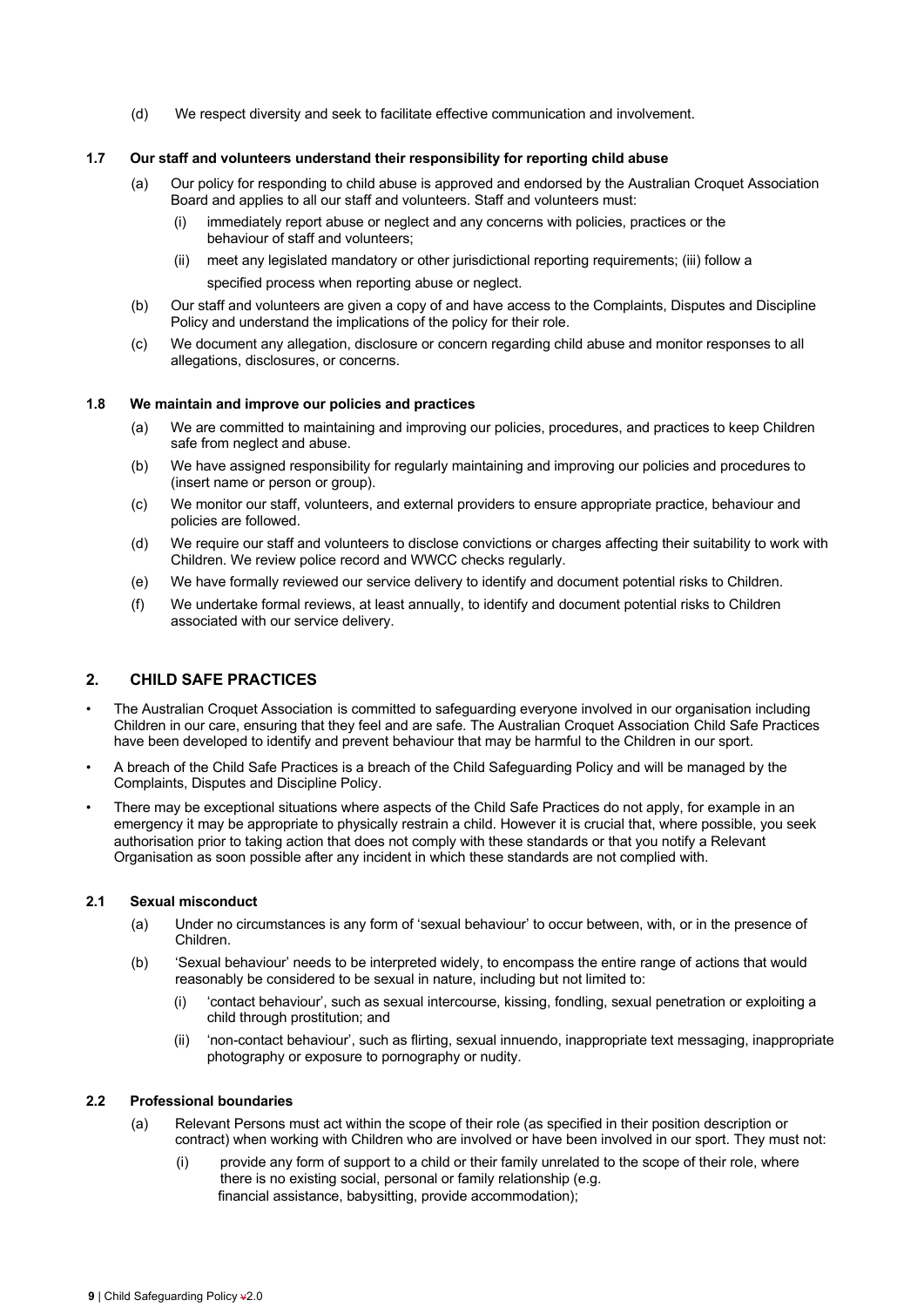- (ii) use a personal phone, camera, or video camera to take images of Children;
- (iii) exhibit any type of favouritism towards a Child;
- (iv) transport Children unless specifically approved;
- (v) give gifts/presents to Children other than the provision of official awards;
- (vi) engage in open discussions of a mature or adult nature in the presence of Children;
- (vii) discriminate against any Child, including on the basis of gender identity, culture, race, or disability;
- (viii) have one on one contact with a Child outside of authorised sport activities (includes direct contact such as in-person as well as indirect, such as by phone, or online); or
- (ix) accept an invitation to attend any private social function at the request of a Child or their family, where there is no existing social, personal, or family relationship.
- (b) If Relevant Persons become aware of a situation in which a Child requires assistance that is beyond the confines of that person's role, they should undertake any or all of the following at the earliest opportunity:
	- (i) refer the matter to an appropriate support agency;
	- (ii) refer the Child to an appropriate support agency;
	- (iii) contact the Child's parent or guardian;
	- (iv) seek advice from a Relevant Organisation.

#### **2.3 Use of language and tone of voice**

Language and tone of voice used in the presence of Children should:

- (a) provide clear direction, boost their confidence, encourage, or affirm
- them; (b) not be harmful to Children. In this respect, not use language that is:
	- (i) discriminatory, racist, or sexist;
	- (ii) derogatory, belittling, or negative, for example, by calling a Child a 'loser' or telling them they are 'too fat';
	- (iii) intended to threaten or frighten; or (iv) profane or sexual.

#### **2.4 Positive guidance (Discipline)**

- (a) Children participating in our sport will be made aware of the acceptable limits of their behaviour so that we can provide a positive experience for all participants.
- (b) Relevant Persons and Relevant Organisations must use appropriate techniques and behaviour management strategies to ensure:
	- (i) an effective and positive environment; and
	- (ii) the safety and/or wellbeing of Children and personnel participating in sport.
- (c) Relevant Persons and Relevant Organisations must use strategies that are fair, respectful, and appropriate to the developmental stage of the Children involved.
- (d) Children need to be provided with clear directions and given an opportunity to redirect their behaviour in a positive manner.
- (e) Under no circumstances are Relevant Persons or Relevant Organisations to take disciplinary action involving physical punishment or any form of treatment that could reasonably be considered as degrading, cruel, frightening or humiliating.

#### **2.5 Supervision**

- (a) Children participating in our sport programs and services must always be supervised. Supervision must be constant, active, and diligent and requires Relevant Persons to always be in a position to observe each Child, respond to individual needs and immediately intervene if necessary.
- (b) One-to-one unsupervised situations with Children should be avoided, however some services and programs may involve such circumstances (e.g., medical treatment and physical therapy) and in this case, these situations will need to be identified and recorded by the Relevant Organisation.
- (c) Any incident of one-to-one unsupervised contact should be immediately reported to the Relevant Organisations management within 24 hours of the incident occurring.

#### **2.6 Use of electronic or online communications**

(a) For any electronic or online communication with Children in our sports we adopt a two-deep model, that is, copy in the organisation and a parent or guardian in all communication.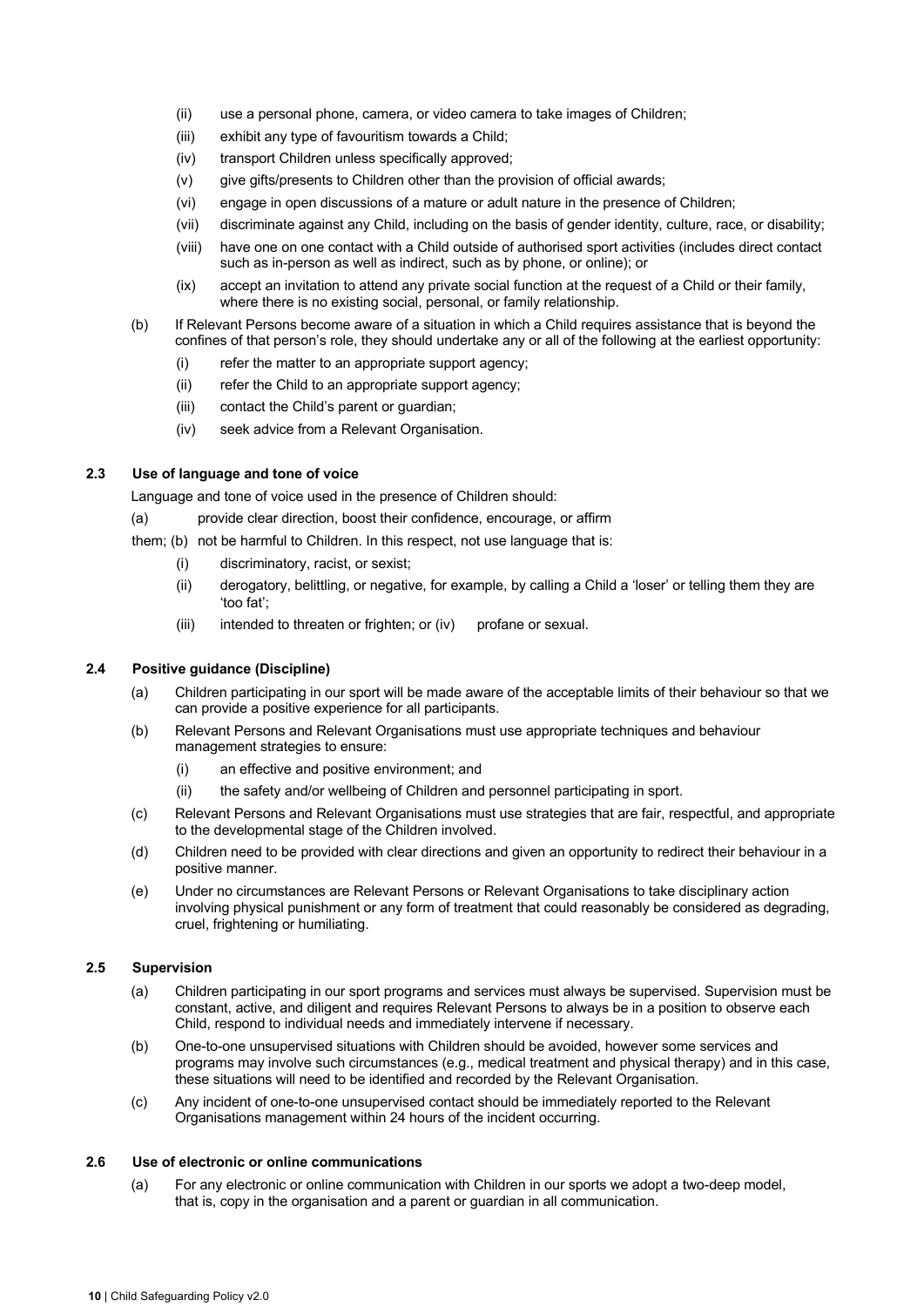- (b) When communicating with Children, Relevant Organisations and Relevant Persons must ensure content is:
	- (i) directly associated with delivering our services, such as advising that a scheduled event is cancelled;
	- (ii) concise with personal or social content limited only to convey the message in a polite and friendly manner;
	- (iii) devoid of any sexualised language; and
	- (iv) not promoting unauthorised social activity or contact.

#### **2.7 Photographs of Children**

- (a) Children are to be photographed or videoed while involved in our sports only if:
	- (i) the Child's parent or guardian has provided prior written approval for the photographs to be taken or for the video footage to be captured;
	- (ii) the context is directly related to participation in our sport;
	- (iii) the Child is appropriately dressed and posed; and
	- (iv) the image is taken in the presence of other personnel.
- (b) Relevant Organisations and Relevant Persons must not distribute images or videos (including as an attachment to an email) to anyone outside our sports organisation other than the Child photographed or their parent, without organisational knowledge and approval.
- (c) Images (digital or hard copy) are to be stored in a manner that prevents unauthorised access by others and will be destroyed or deleted as soon as they are no longer required.
- (d) Images are not to be exhibited online or in publications (annual report) without parental knowledge and approval (through a signed image consent form), or such images must be presented in a manner that deidentifies the Child. Any caption or accompanying text may need to be checked so that it does not identify a Child if such identification is potentially detrimental.

#### **2.8 Physical contact with Children**

- (a) Any physical contact with Children must be appropriate to the delivery of our sport programs or services and based on the needs of the Child such as assisting with the use of equipment, technique, treatment by a health practitioner or administrating first aid.
- (b) Under no circumstances should Relevant Persons have contact with Children participating in our programs and services that:
	- (i) involves touching of genitals, buttocks, or the breast area other than as part of delivering medical or allied health services;
	- (ii) would appear to a reasonable observer to have a sexual connotation;
	- $(iii)$  is intended to cause pain or distress to the Child (e.g. corporal punishment);  $(iv)$  is overly physical (e.g. wrestling, horseplay, tickling or other roughhousing);
	- (v) is unnecessary (e.g. assisting with toileting when a Child does not require assistance); or
	- (vi) is initiated against the wishes of the Child, except if such contact may be necessary to prevent injury to the Child or to others, in which case:
		- physical restraint should be a last resort;
		- the level of force used must be appropriate to the specific circumstances, and aimed solely at restraining the Child to prevent harm to themselves or others; and
		- the incident must be reported to management as soon as possible.
- (c) Relevant Persons are required to report to the Relevant Organisation any physical contact initiated by a Child that is sexualised and/or inappropriate, for example, acts of physical aggression, as soon as possible, to enable the situation to be managed in the interests of the safety of the Child, Relevant Persons and any other participants.

#### **2.9 Overnight stays and sleeping arrangements**

- (a) Overnight stays involving Children are to occur only with the Relevant Organisations approval and consent of a parent or guardian of the Children involved.
- (b) Written approval must be obtained prior to the overnight stay. Written approval could include electronic messaging formats such as email or SMS.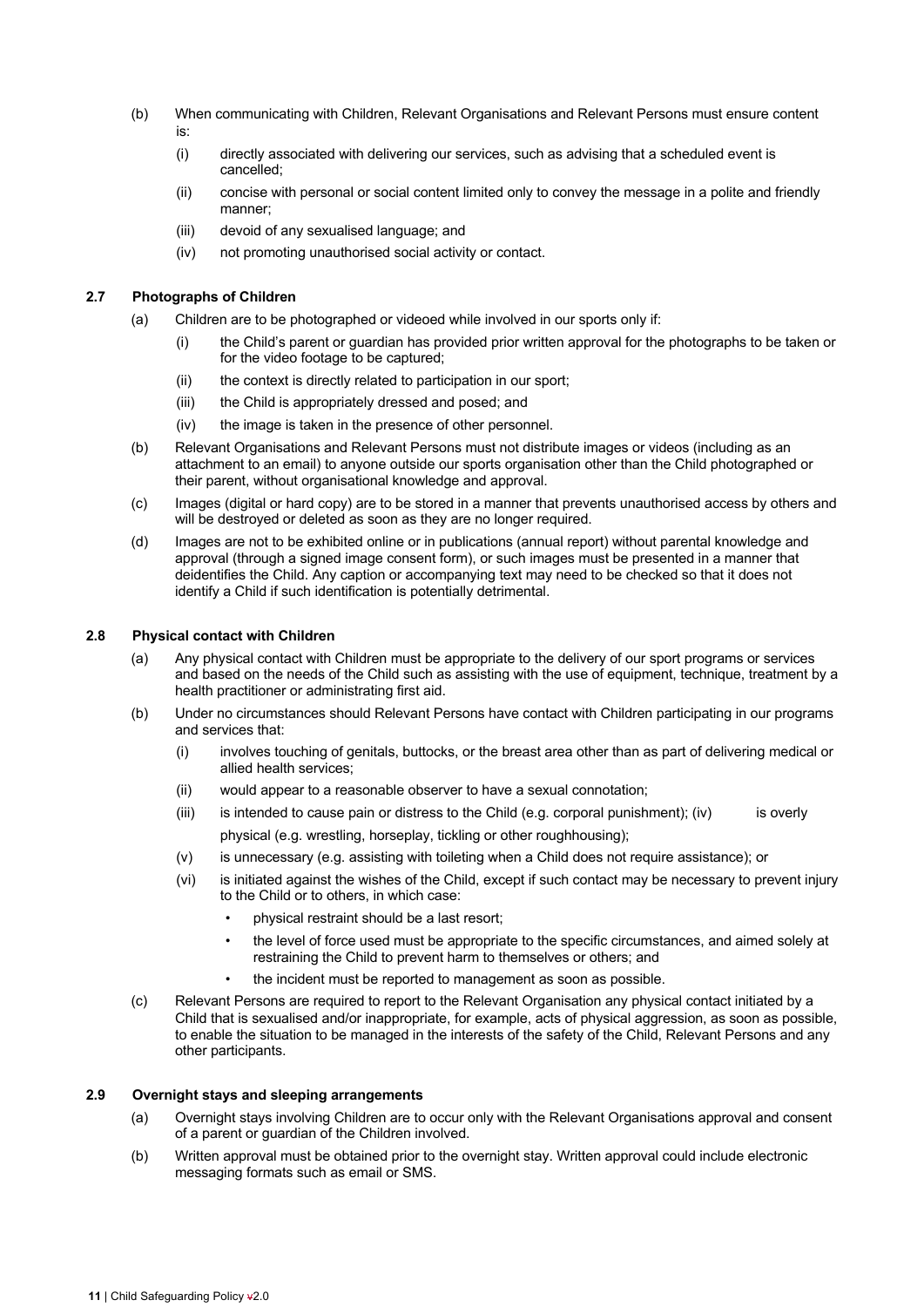- (c) Practices and behaviour by Relevant Persons involved during an overnight stay must be consistent with the practices and behaviour expected during delivery of our sport at all other times.
- (d) Standards of conduct that must be observed by Relevant Organisations and Relevant Persons involved during an overnight stay include:
	- (i) Children are provided with privacy when bathing, toileting, and dressing;
	- (ii) appropriate dress standards are observed when Children are present such as no exposure to adult nudity;
	- (iii) Children will not be exposed to pornographic material, for example, through movies, television, the internet, or magazines;
	- (iv) Children will not be left under the supervision or protection of unauthorised persons such as accommodation staff, or peers;
	- (v) sleeping arrangements will not compromise the safety of Children such as unsupervised sleeping arrangements or Children sharing a bed or an adult sleeping in the same bed as a Child; and
	- (vi) Children have the right to contact their parents, or another adult, if they feel unsafe, uncomfortable, or distressed during the stay.

#### **2.10 Change room arrangements**

- (a) Children should be supervised in change rooms whilst ensuring their right to privacy.
- (b) A minimum of two Relevant Persons of the same gender as the group should always be present, (c) Relevant Persons must not shower or change at the same time as supervising groups of Children.
- (d) Relevant Persons must avoid one-to-one situations with a Child in a change room area
- (e) Relevant Persons need to ensure adequate supervision in 'public' change rooms when they are used, providing the level of supervision required for preventing abuse by members of the public, adult users, or general misbehaviour, while also respecting a Child's privacy.
- (f) Phones, cameras and recording devices are not to be used in changing rooms and in particular whilst Children are getting dressed.

#### **2.11 Use of, possession or supply of alcohol or drugs**

Relevant Persons, whilst responsible for the care of Children, must not:

- (a) use, possess or be under the influence of an illicit drug;
- (b) use or be under the influence of alcohol;
- (c) be impaired by any other legal drug such as prescription or over-the-counter drugs;
- (d) supply alcohol or drugs (including tobacco); or
- (e) supply or administer medicines, except when permitted by law or with the consent of the parent, guardian, or carer of the Child and under a valid prescription for that Child and at the prescribed dosage.

#### **2.12 Parent/Guardian Involvement** Relevant

Organisations must:

- (a) ensure that a parent/guardian is involved in any significant decision, including the signing of any documentation in relation to their Child's involvement in croquet &/or Gateball.
- (b) conduct all training sessions in open locations and allow parents/guardians to watch their Children during training.
- (c) make parents/guardians aware of the standard of behaviour required when watching their Child during training. Parents/guardians displaying inappropriate conduct may be asked to leave but may not be denied access for an undetermined amount of time.

#### **2.13 Transporting Children**

- (a) Children are only to be transported in circumstances that are directly related to the delivery of our sport programs and services.
- (b) Other than in an emergency, it is not acceptable for Relevant Persons to transport Children without prior written approval from their parent or guardian. Gaining approval involves providing information about the proposed journey, including the:
	- (i) form of transport to be used;
	- (ii) reason for the journey;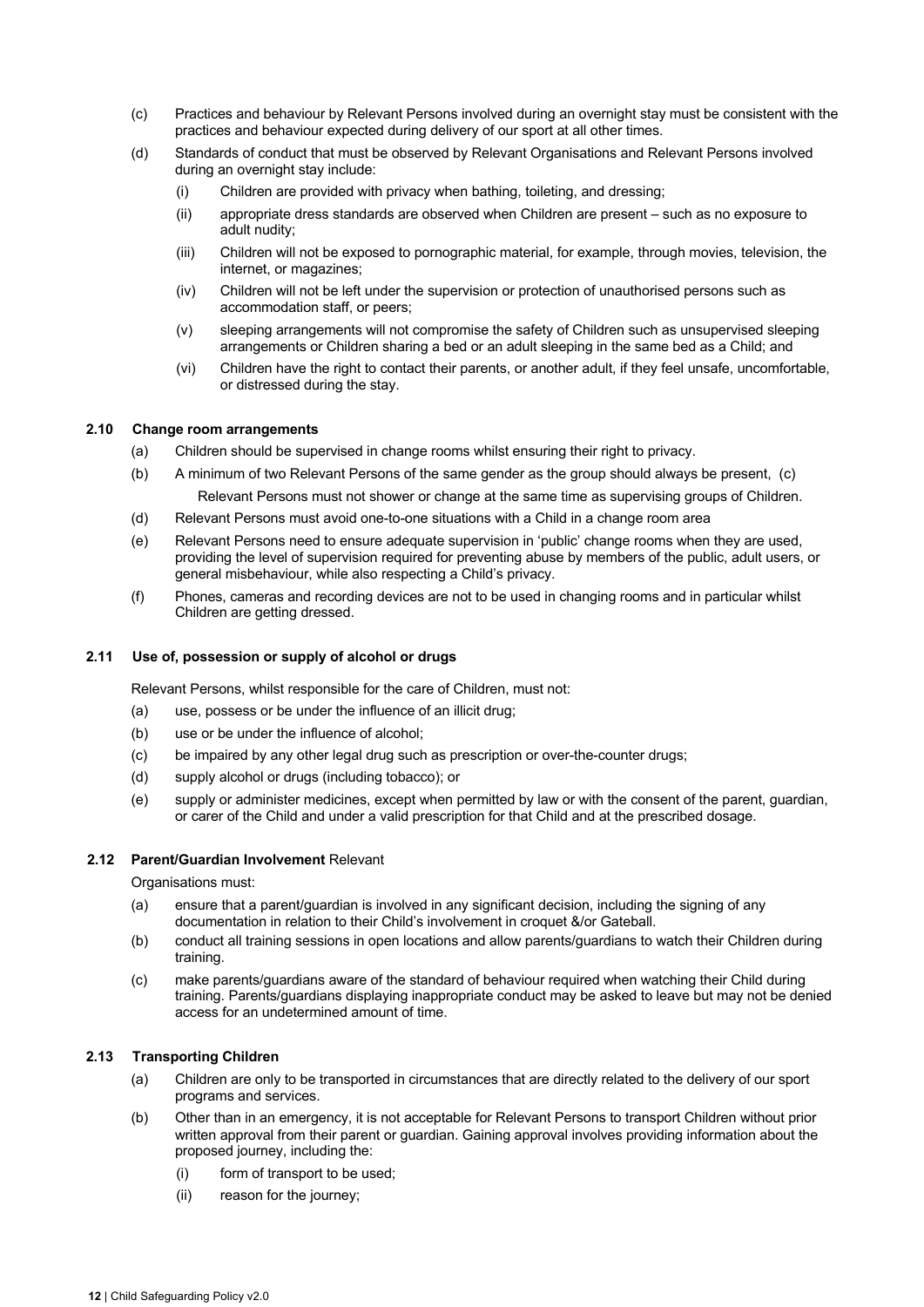- (iii) route to be followed, including any stops or side trips; and
- (iv) details of anyone who will be present during the journey
- (c) When transporting Children, the Relevant Person must drive responsibly, not be impaired by alcohol or any other mind-altering substances, have an unrestricted drivers' licence and to the extent practicable, not be alone in the car with a Child.
- (d) Children may only be transported in a vehicle when the manufacturer stated capacity is adhered to and seatbelts and child restraints must meet Australian Standards (AS/NZS1754).

#### **2.14 Drop off and Pick up of Children**

Relevant Organisations must:

- (a) ensure Children and their parent or guardian know the time and location of training and matches, including start and finish times.
- (b) arrive before scheduled practice or game times to ensure that Children are not left unattended.
- (c) have an accessible register of parent and guardian emergency contact numbers and an operational phone.
- (d) ensure they are aware of alternative pick up arrangements for Children and that the parent or guardian has provided consent.
- (e) ensure that if a parent or guardian is late, they make reasonable attempts to contact them. It is not the responsibility of Relevant Persons to transport Children home if their parent or guardian is late for pick up.
- (f) not leave the training or match until all Children have been collected by their parent or guardian.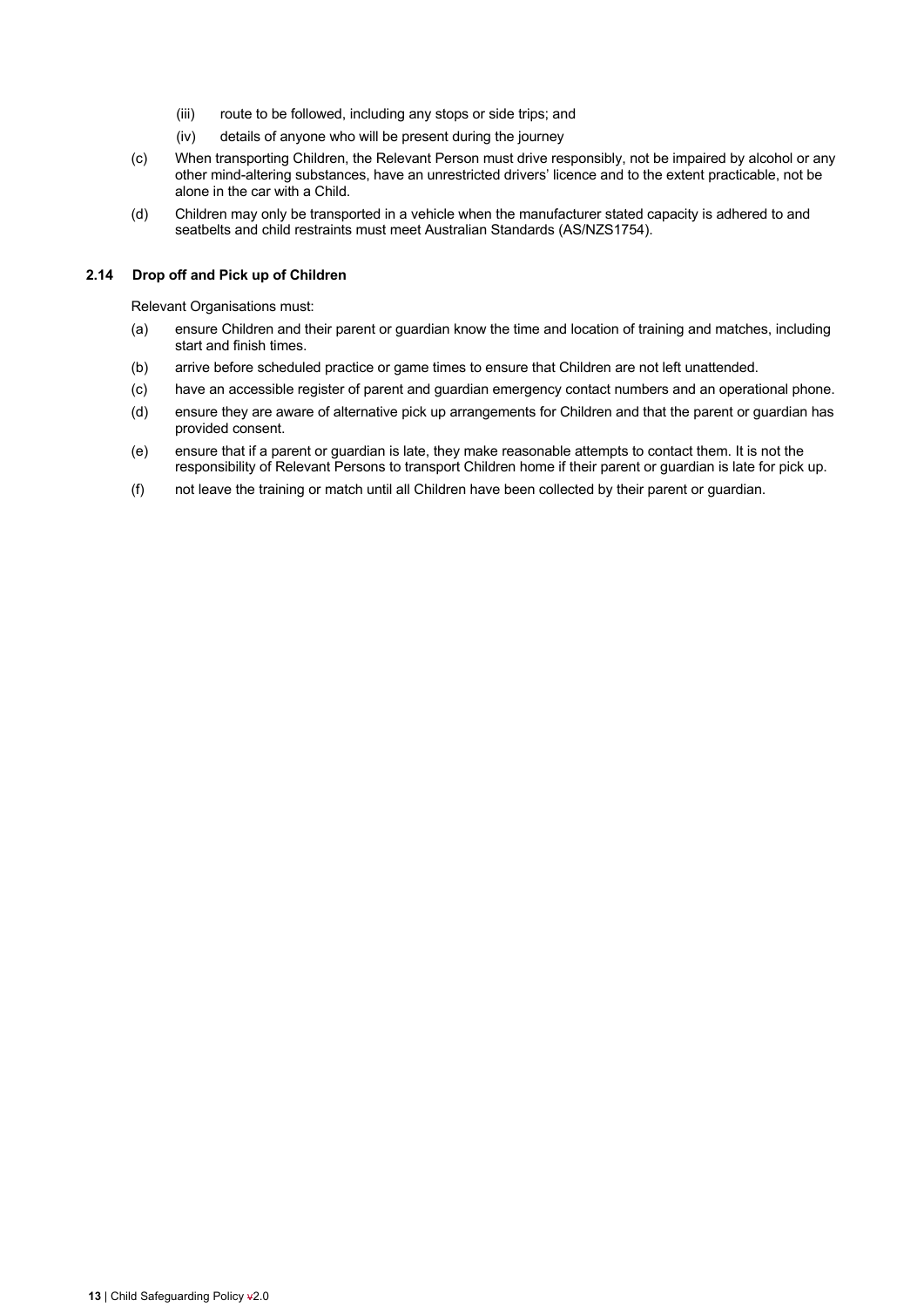These recruitment and screening requirements have been developed to provide a fair, safe, consistent, and comprehensive recruitment process across our sport. Our sport takes child protection seriously and ensures that the organisation recruits personnel that are suitably qualified and committed to providing professional, safe, and enjoyable programs and services to Children.

#### **1. Child-Related Positions**

- 1.1 All roles within our sport (employees and volunteers) both new and existing) must be assessed using Appendix 1: Child-Related Position Assessment .
- 1.2 A child-related position means a position that involves or may involve contact with children, either under the position description or due to the nature of the role.
- 1.3 positions assessed as 'child-related' must be appointed using the recruitment and screening process outlined in Annexure C

#### **2. Position Descriptions**

- 2.1 Developing appropriate selection criteria for a position is a valuable first step to reducing the risk of appointing someone who poses a child safety risk.
- 2.2 Examples of appropriate selection criteria may include: 'Must have experience working with Children.' 'Must be able to demonstrate an understanding of appropriate behaviours when engaging with Children.'

#### **3. Advertising**

3.1 All positions identified as child-related will include the following statement in the position description and any advertising: *The Australian Croquet Association is committed to protecting Children from harm. We require all applicants that will work with Children to undergo an extensive screening process prior to appointment.* 

#### **4. Interviews**

- 4.1 All applicants for child-related positions are required to attend at least one interview, preferably in person or on a videoconference (e.g. Zoom etc.).
- 4.2 During the interview, questions regarding the applicant's suitability to work with Children must be included. Refer to Appendix 2: Interview Requirements and Sample Questions.

#### **5. Working with Children Checks**

- 5.1 Working with Children Check (WWCC) laws aim to prevent people who pose a risk from working with Children as paid employees or volunteers. WWCC laws are currently in place in all Australian states and territories.
- 5.2 These laws require certain individuals involved in areas such as sport and recreation to undertake a check to determine their suitability to work (in a paid or volunteer capacity) with Children. Whether a particular individual is required to undertake a check depends on the WWCC laws of the relevant state or territory.
- 5.3 Relevant Organisations must meet the requirements of the relevant state or territory WWCC laws. Specific state and territory requirements can be found here: https://aifs.gov.au/cfca/publications/pre-employmentscreeningworking-children-checks-and-police-checks/part-b-state-and
- 5.4 All personnel that require a WWCC will supply a copy of it to, or be validated by, the organisation making the appointment.
- 5.5 Relevant Organisations may not engage a person who does not have a satisfactory WWCC in the relevant jurisdiction(s).
- 5.6 Regardless of whether an individual is required or otherwise eligible to obtain a WWCC in the relevant jurisdiction (s). It is a serious breach of the Child Safe Policy if an individual:
	- (a) who has convictions that would make them ineligible to be granted a WWCC, is appointed to a child-related position in our sport; or
	- (b) continues in a child related position if they have been charged or convicted of a crime that would make them ineligible to be granted a WWCC.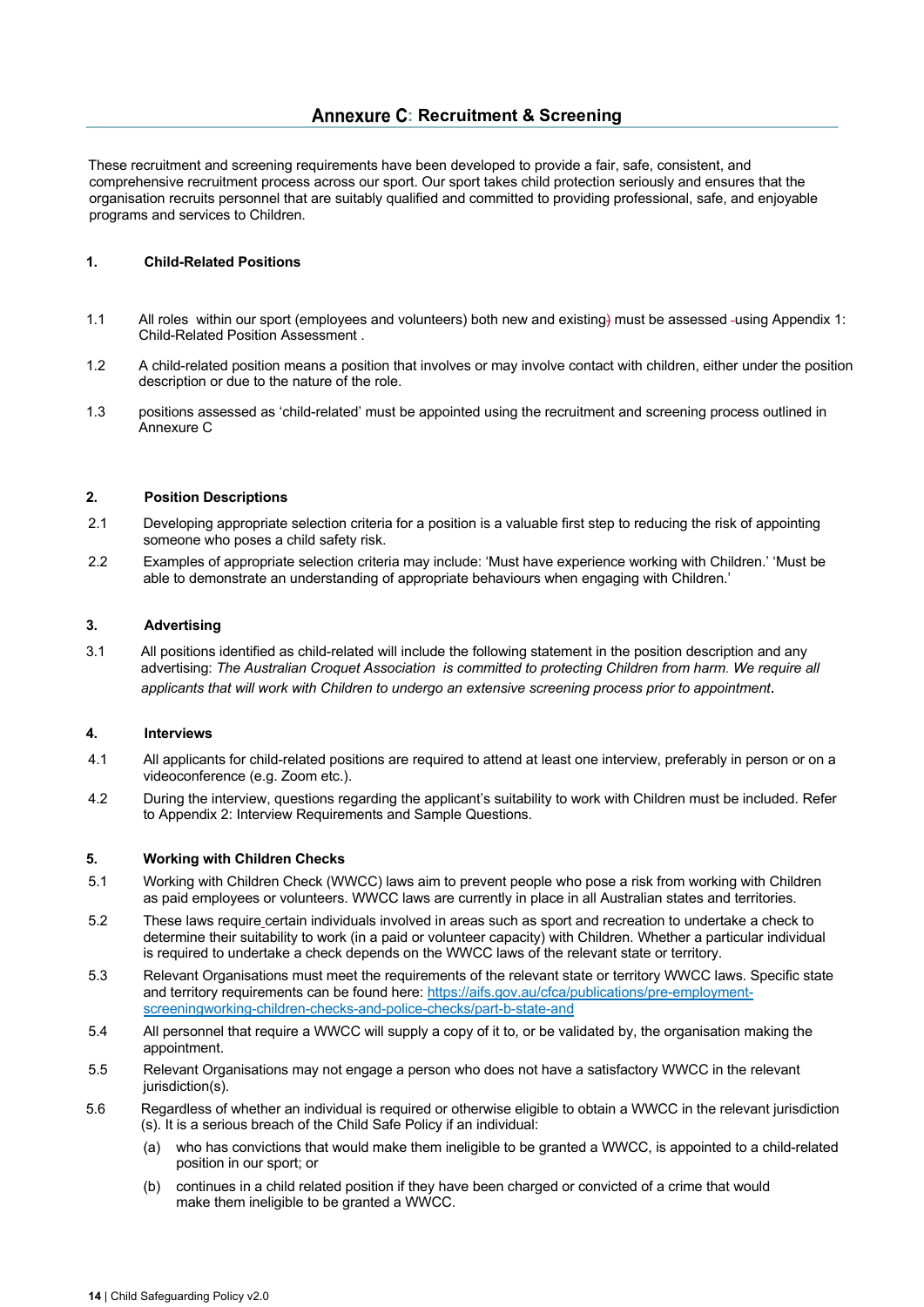5.7 Relevant Persons are required to report any criminal conviction or charge that indicates that they may present a potential risk to the Children to whom they help deliver programs or services, such as illegal drug possession or use, gun crimes and assault including adult sexual assault.

#### **6. National Criminal History Record Checks**

- 6.1 Depending on the relevant jurisdictional legislation a Relevant Organisations may require the preferred candidates to have completed a 'national criminal history record check' (also known as a 'police check') where the candidate does not otherwise meet the jurisdictional threshold to apply for and obtain a WWCC.
- 6.2 A criminal history does not automatically preclude an applicant from being appointed unless their criminal history suggests that they may pose a risk to Children. If there is information relevant to the employment decision, the applicant will be provided with an opportunity to respond to the contents of their police check (if they wish to do so).
- 6.3 The decision to appoint or not appoint an applicant because of a police check result, along with the rationale for that decision, must be communicated to the applicant by the Relevant Organisation.
- 6.4 A copy of the police check must not be retained. The original must be either be returned to the applicant if requested or be destroyed in a secure manner on completion of the recruitment process. If the applicant is appointed, a record of the date and certificate number of the police check should be recorded in their personnel file.

#### **7. International Criminal History Record Checks**

- 7.1 Any applicant who has resided overseas for 12 months or more in the last ten years must obtain an international criminal check.
- 7.2 Some countries will not release information regarding an individual for personal or third-party purposes. Where police records checks cannot be made, reference checks must be conducted with at least two referees that personally knew the individual whilst they were residing in the other country.
- 7.3 The Relevant Organisation must inform the applicant that referees will be asked whether they have knowledge or information concerning the applicant that would adversely affect the applicant from performing the job, including any relevant criminal offences. The credentials of persons acting as referees must be verified and can include previous employers or government officials).
- 7.4 Overseas applicants should not commence until this process is satisfactorily completed.

#### **8. Monitoring compliance**

8.1 Relevant Organisations will ensure that all personnel in child-related positions have a current WWCC as specified in state and territory legislation: https://aifs.gov.au/cfca/publications/pre-employment-screeningworking-childrenchecks-and-police-checks/part-overview

#### **9. Reference checks**

- 9.1 The Relevant Organisation will conduct a minimum of two reference checks for the preferred applicant to gather additional information about the applicant's suitability to work in the role for which they have applied.
- 9.2 The selected referees must:
	- (a) be able to provide information relating to the applicant's suitability to work with Children;
	- (b) have known the applicant for at least 12 months;
	- (c) not be related to the applicant;
	- (d) be able to vouch for the applicant's reputation and character.

**Please note**: Written character references are not sufficient unless also followed up and verified through direct contact.

9.3 Referees will be asked directly about any concerns they may have about the applicant working with Children. Refer to Appendix 3: Reference Check Requirements and Sample Questions.

#### **10. Qualification and registration checks**

Educational or vocational qualifications, or professional registration will be verified for the preferred applicant for the position, if applicable.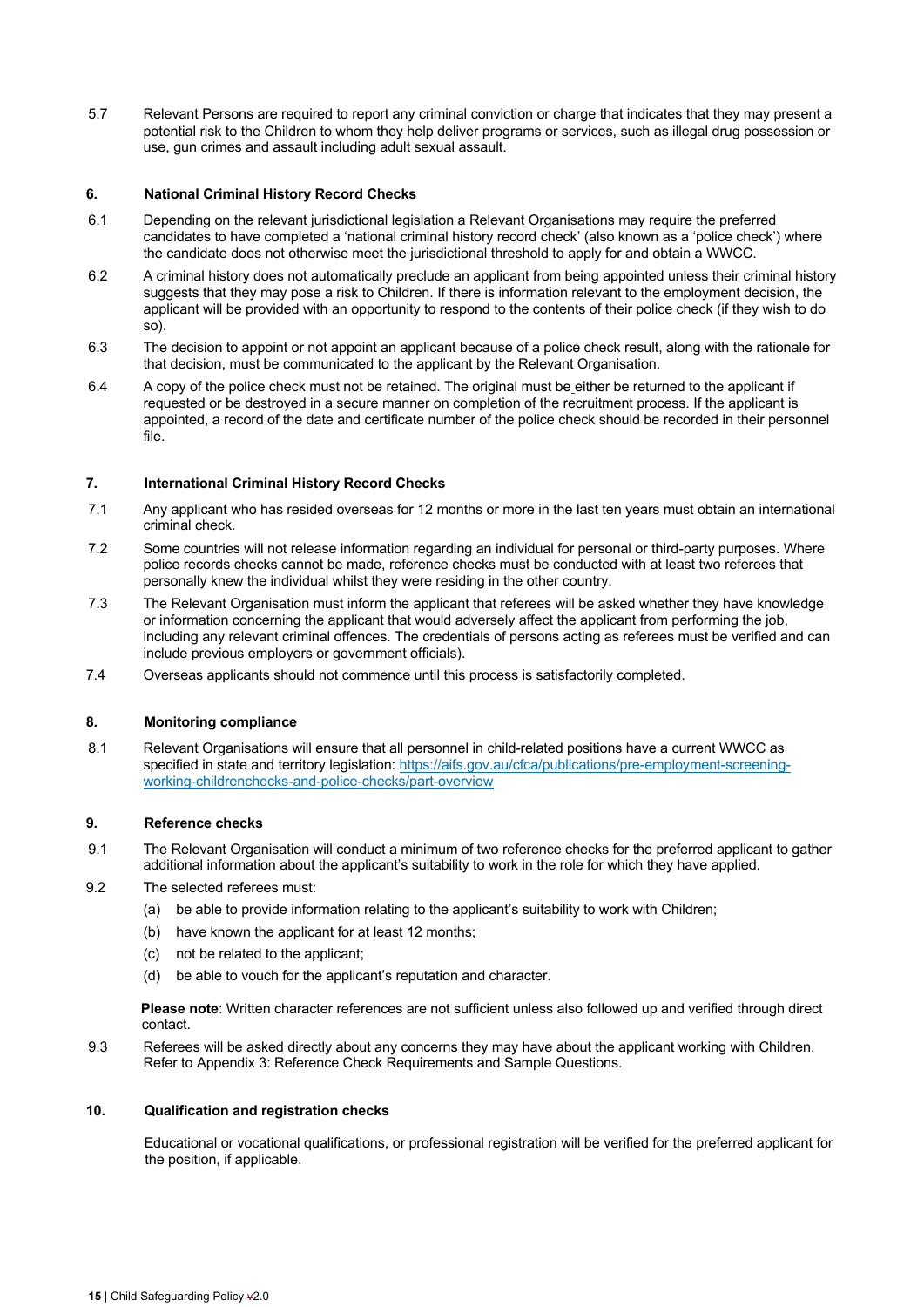# **11. Minors**

- 11.1 If a person under the age of 18 is appointed to a child-related position, the Relevant Organisation must:
	- (a) comply with the relevant WWCC legislation;
	- (b) undertake appropriate screening (interviews and referee checks);
	- (c) ensure that they are aware that they are bound by the Child Safeguarding Policy, Child Safe Practices and the obligations associated with working with Children; and
	- (d) obtain information about any pre-existing relationships, especially where the Child-applicant interacts personally with another Child participant.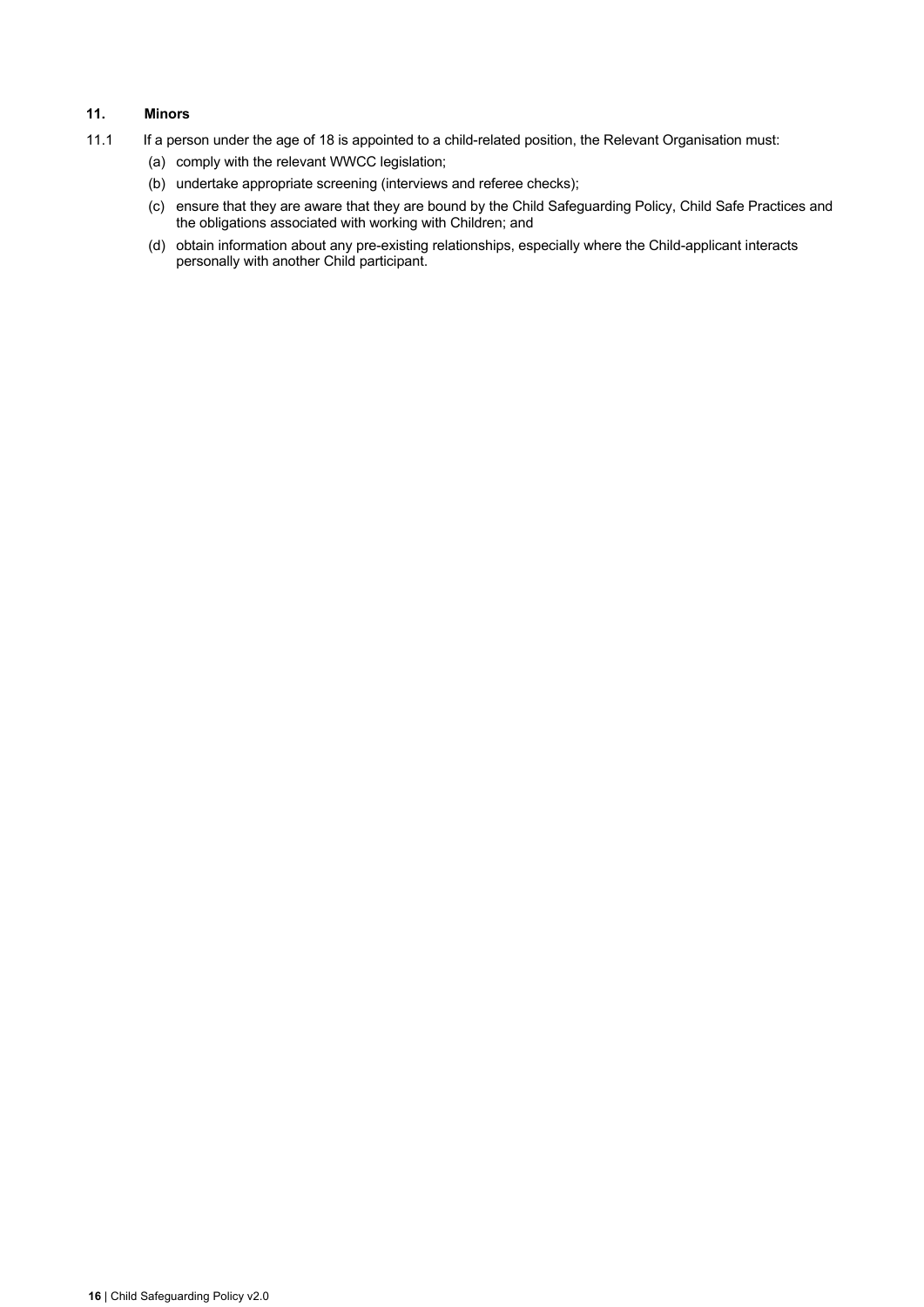# **Appendix 1: Position Assessment Checklist**

# **Appendix 1: Child-Related Position Assessment**

Note: State and territory jurisdictions have different requirements regarding screening and WWCC. This child-related position assessment aims to assist Relevant Organisations identify child-related positions however, **it should not be used to determine if a Relevant Person requires a WWCC.**

Specific state and territory requirements can be found here.

| Question – Does the position/activity (paid/unpaid or volunteer):                                               | <b>Yes</b> | <b>No</b> |
|-----------------------------------------------------------------------------------------------------------------|------------|-----------|
| Involve supervising children?                                                                                   |            |           |
| Involve being alone with children or engaging with children in a way that is not observed or<br>monitored?      |            |           |
| Involve activities with children away from the organisation's usual location?                                   |            |           |
| Involve direct one-on-one or group contact with children via phone, letter, email, online or<br>social media?   |            |           |
| Involve supervising child-to-child online contact?                                                              |            |           |
| Have access (online or paper based) to a child's or children's personal and/or confidential<br>information?     |            |           |
| Involve the need for physical contact/touching children?                                                        |            |           |
| Involve any of the following: transporting children; over-night supervision; and/or out-of-<br>town activities? |            |           |
| Have a perceived or actual level of authority (including from a child's perspective)?                           |            |           |
| Involve any other type of contact with children?                                                                |            |           |

If you answered YES to one or more of the above questions, the position **is a child-related position**.

The Relevant Organisation is required to undertake the recruitment and screening process as outlined in Annexure 3, including conducting interviews and reference checks.

Relevant Organisations must also meet the requirements of the relevant state or territory WWCC laws.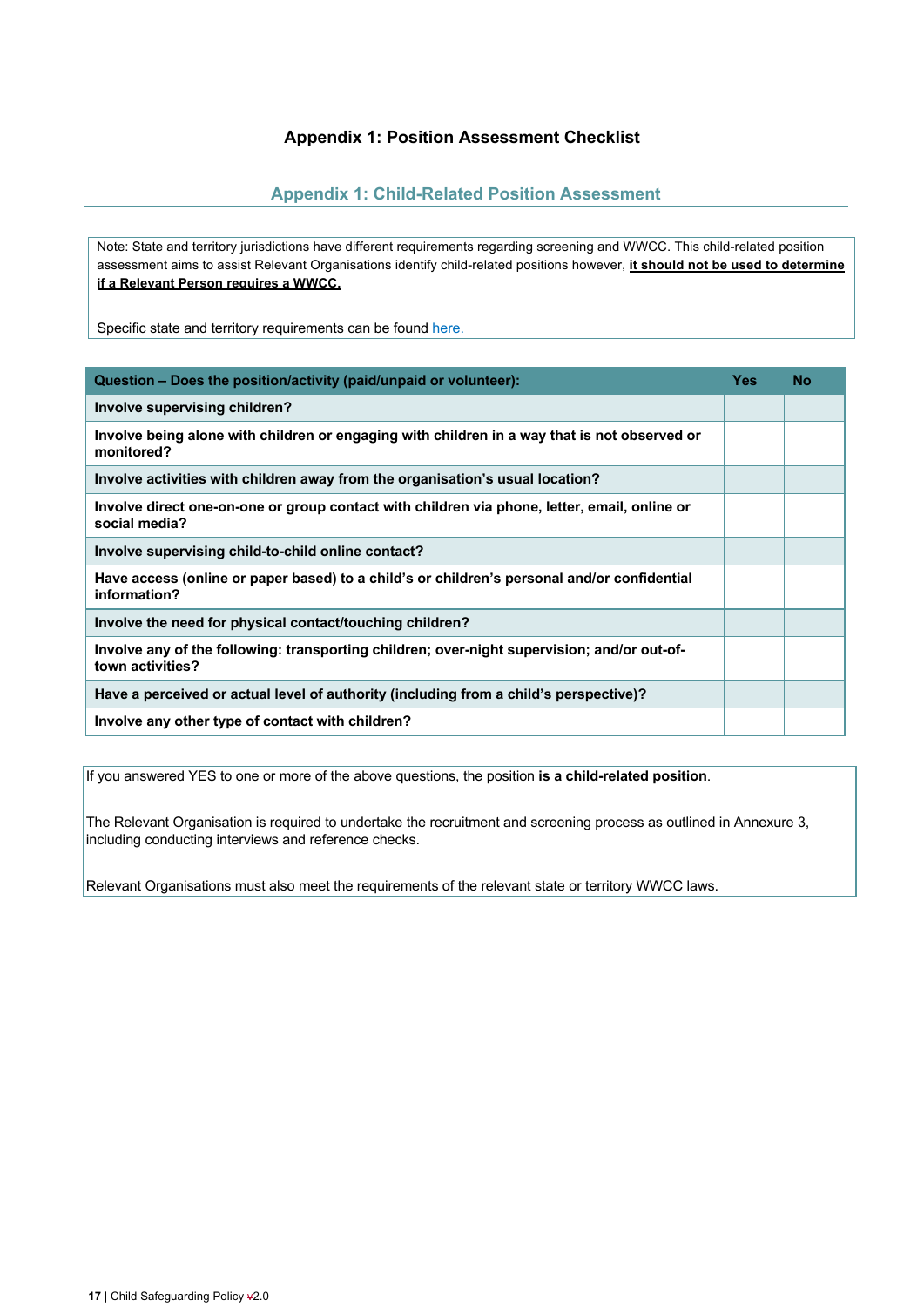# **Appendix 2: Interview Requirements and Sample Questions**

- The interview process is a very important step in selecting the right people for your organisation and in identifying any people that may pose a risk of harm to children.
- An open-ended style of behavioural-based questioning will give insights into the applicant's values, attitudes and understanding of professional boundaries and accountability.
- All applicants should be informed during the interview that referees will be contacted as part of any final selection process.

#### **Questions that MUST be asked**

- Would you please tell us about your beliefs and values in relation to working with children?
- Would you please tell us about your awareness and understanding of child protection?
- Would you please tell us about your professional experience, competencies, and qualifications in relation to working with children?
- What boundaries are important when working with children?
- Have you ever had any disciplinary action taken against you in relation to you working with children?

#### **Additional Questions (for positions that work predominately with children) that MAY be asked**

- What do you find most rewarding about working with children?
- What do you find most challenging about working with children?
- How would you handle a child that is behaving in a manner that is disruptive in a group setting?
- How do you think your peers, supervisors and referees would describe the way you work with children?
- Are there any children whom you would not wish to work with and, if so, why?
- How would you deal with a child who is acting aggressively?
- Have you ever lost your temper working with children? What was the trigger for this? What was the outcome?
- How would you respond to a child who disclosed they were being subjected to abuse?
- A parent of a child attending your service wants someone from the organisation to care for their child out of hours. What would be your response to this request?
- What would you do if you thought another staff member or volunteer had harmed or was harming a child?
- What would you do if you thought a child was being abused at home?
- Can you tell us about children you have found challenging to work with? What strategies do you use to handle challenging behaviour?
- How would you handle a child that appears sad and refuses to participate in activities?

#### **Take notice of your own thoughts and feelings when interacting with the applicant. Ask for more information if the applicant does not provide sufficient information in his or her responses.**

#### **Red Flags include, but are not limited to:**

- unexplained lengthy gaps in employment history
- strange or inappropriate questions / statements about children
- expresses an interest in spending time alone with children / in working with children of a particular age or gender excessive interest in child photography
- being evasive or inconsistent in responding to questions.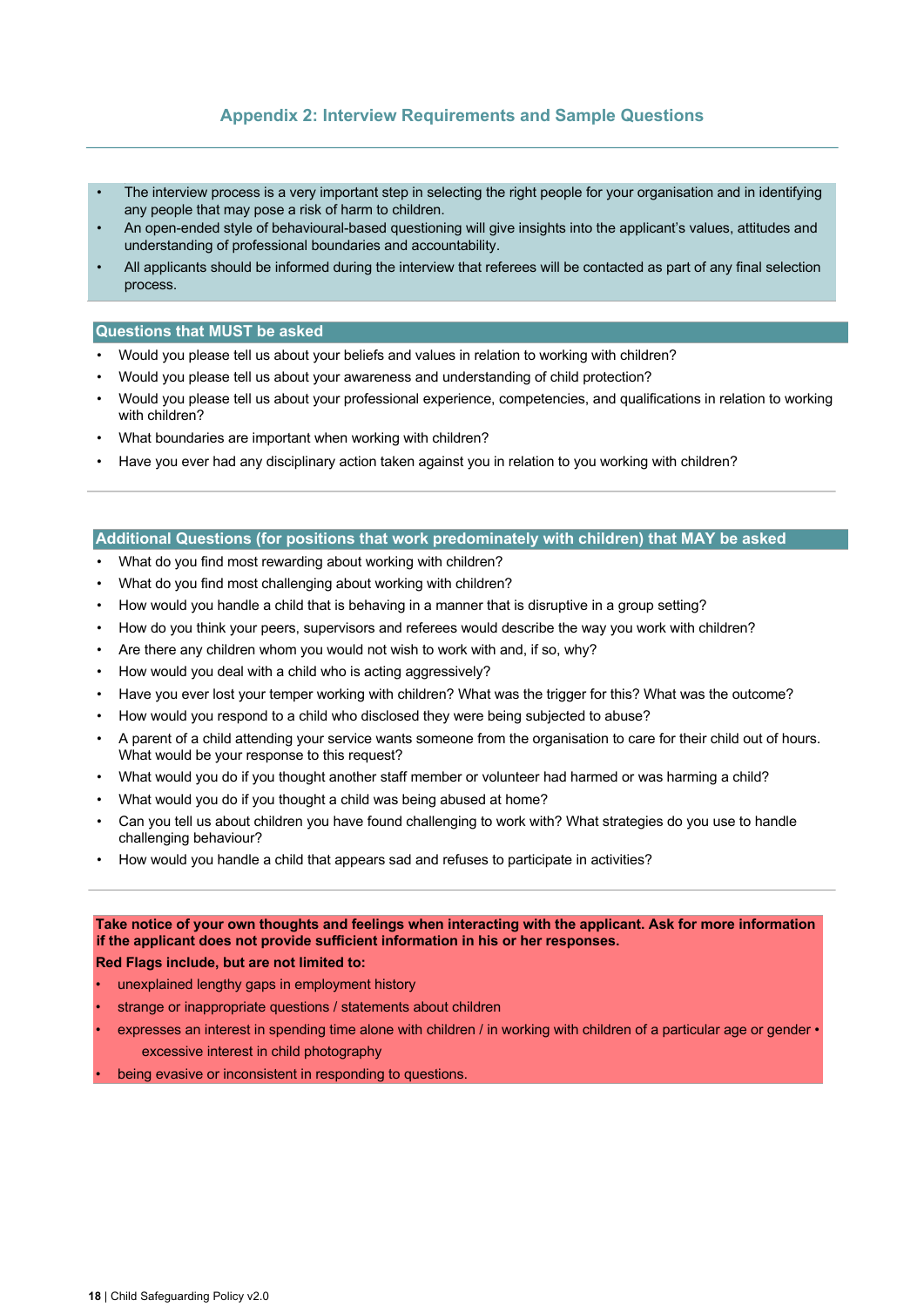# **Appendix 3: Reference Check Requirements and Sample Questions**

- The purpose of seeking references is to obtain objective and factual information to support appointment decisions.
- Ask the same questions of each referee.
- When contacting the referee, identify yourself and your position, give the name of the candidate and the reason for your call.
- Before asking questions, describe the job and the competencies that you are seeking.

#### **Questions that MUST be asked**

- Are you related to the applicant? (Please note, if the person answers yes, you cannot proceed with this referee check and another referee needs to be obtained from the applicant).
- In what capacity have you known the applicant and for what length of time? (Please note, if less than 12 months another referee should be obtained from the applicant)
- How would you describe the personal character of the applicant?
- Would you have any concerns about this applicant working with or being in contact with children?
- How does the person respond to supervision/oversight?
- In your time working with the applicant, was there anything that led you to believe that this applicant is not suitable to work with or be in contact with children?
- To your knowledge, has this person ever been involved with the abuse or neglect of children?

#### **The panel should consider the validity of the referees by reflecting on the following questions:**

- What is the relationship between the referee and the applicant?
- Has the referee known the applicant in a professional capacity and if so when and for how long?
- Is the referee able to provide relevant information about the applicant's work history and performance?
- Has the referee observed the applicant demonstrating the skills and knowledge required for the position?

#### **Red Flags include, but are not limited to:**

- A reluctant referee
- A referee who does not know (or appear to know) the applicant well
- Information that the referee will not provide
- Information that differs from the applicant's account
- **Evasive or convoluted responses**
- Referees that would not re-hire the applicant
- Referees that cannot be contacted
- Referees that were not informed they would be used.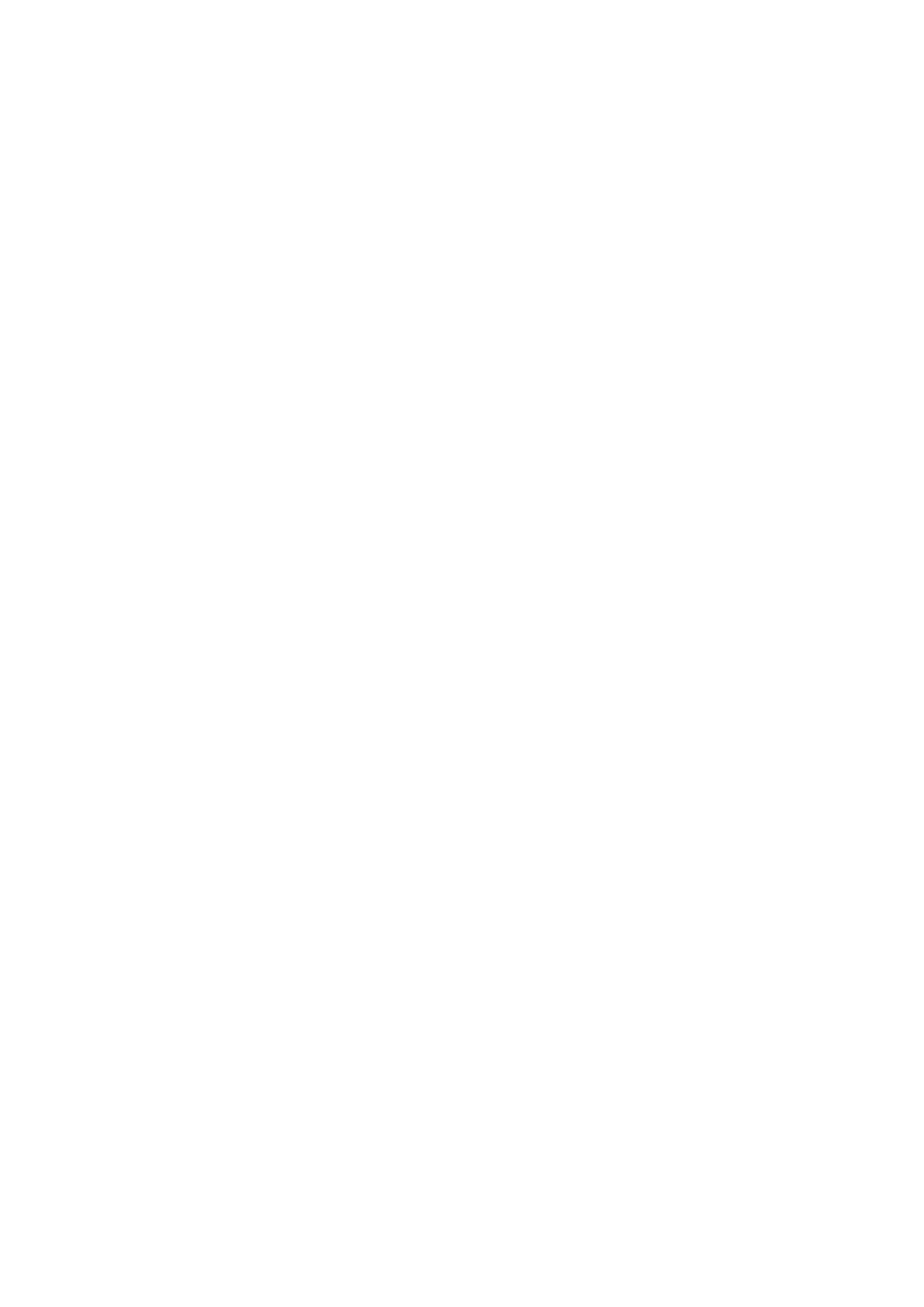# **Croquet Australia Child Safeguarding Policy South Australian Addendum**

*As at 14 October 2021* 

#### **1. Introduction**

In South Australia, organisations providing services to children and young people must, by law, provide child safe environments. Those organisations are required to:

- have child safe environments policy(ies) in place and at a minimum, review their policy(ies) once every 5 years
- meet Working with Children Check obligations, and
- lodge a child safe environments compliance statement with the Department of Human Services and lodge a new statement each time policy(ies) are reviewed and updated (or every 5 years, whichever occurs first).

The South Australian Addendum (Addendum) has been developed to supplement the Child Safeguarding Policy to meet compliance requirements. To the extent of any inconsistency between this Addendum and the Child Safeguarding Policy, this Addendum will prevail. Any capitalised terms used and not defined in this Addendum have the meaning given in the Child Safeguarding Policy.

The Child Safeguarding Policy and this Addendum must also be read, interpreted, and applied with reference to, and in conjunction with, the Safety Act and Prohibited Persons Act as defined in section 2 below.

The purpose of this Addendum is to ensure that Relevant Organisations and Relevant Persons in South Australia comply with their legislative obligations under the South Australian Child Protection Legislation. This Addendum is not intended to create any additional Prohibited Conduct under the Child Safeguarding Policy.

#### **2. Definitions**

Defined terms not otherwise defined in this Addendum have been defined in and have the meaning given to them, in the National Integrity Framework and the Child Safeguarding Policy. In this Addendum the following words have the corresponding meaning:

**Harm** as defined in Section 17 of the Safety Act means physical or psychological harm (whether caused by an act or omission), including harm caused by sexual, physical, mental, or emotional abuse or neglect. This definition should be read in conjunction with the definition of Child Abuse as outlined in Schedule 1 of the Child Safeguarding Policy.

**Mandatory Notifiers** means people specified under the Safety Act to report to the Department for Child Protection if they suspect on reasonable grounds that a child is, or may be at, risk and this suspicion is formed in the course of their work (paid or unpaid).

**Prescribed Position** means a position:

- in which a person works, or in the ordinary course of his or her duties, it is reasonably foreseeable that a person in that position will work, with children and/or young people.
- set out in the *Prohibited Persons Regulations 2019 (SA) (PDF 120 KB)*.

**Prohibited Persons Act** means the *Child Safety (Prohibited Persons) Act 2016* (SA), being the South Australian legislation regarding Working with Children Check requirements.

**Risk** as defined in Section 18 of the Safety Act. This includes that a child or young person will be taken to be at risk if:

- (a) the child or young person has suffered harm (being harm of a kind against which a child or young person is ordinarily protected); or
- (b) there is a likelihood that the child or young person will suffer harm (being harm of a kind against which a child or young person is ordinarily protected).

**Safety Act** means the *Children & Young People (Safety) Act 2017* (SA)**,** being the South Australian Child Protection Legislation.

**Croquet SA** is the governing body for croquet & gateball in South Australia.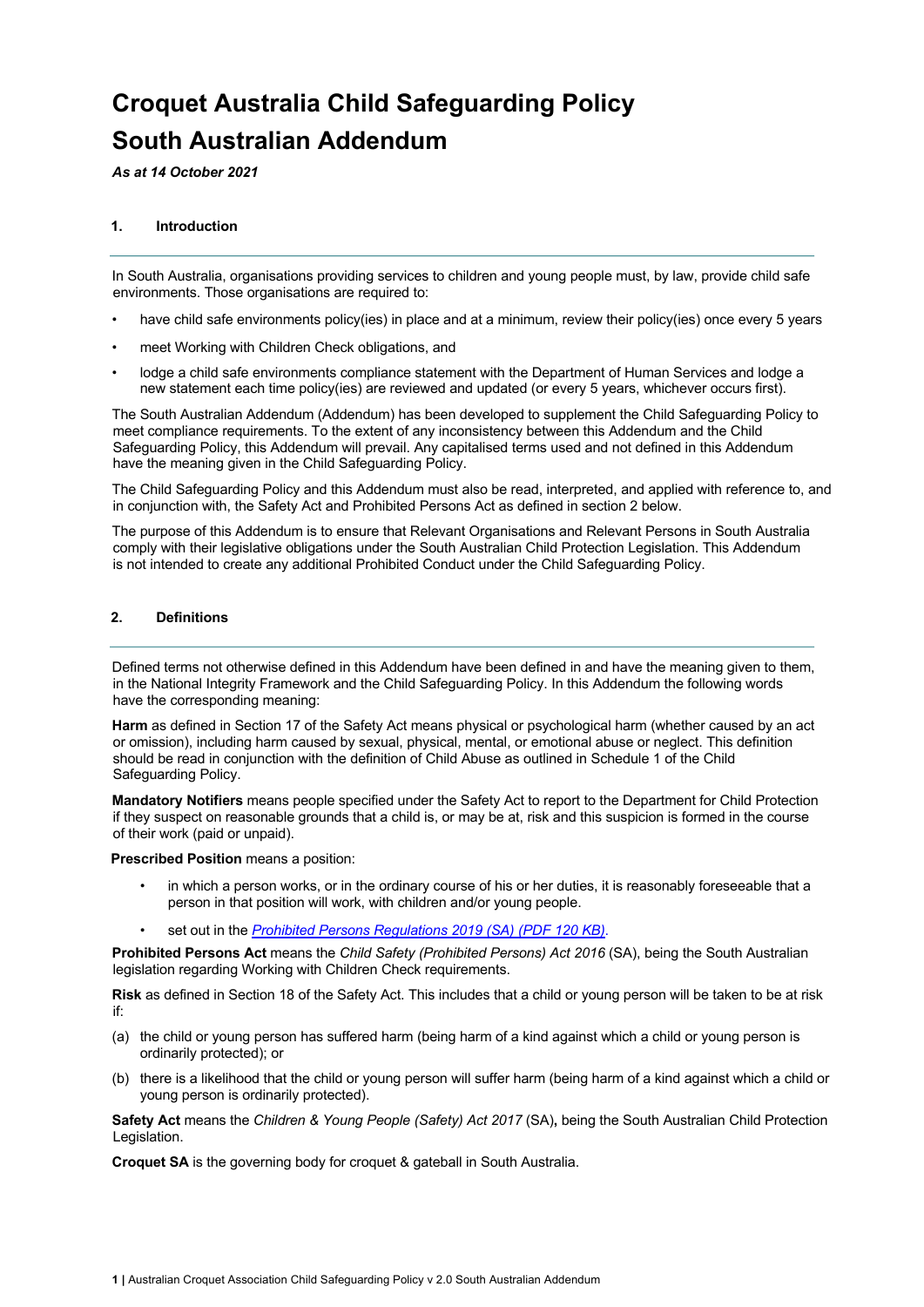#### **3. Scope**

The Addendum applies to all Relevant Organisations and Relevant Persons affiliated with Croquet SA

#### **4. Working with Children Checks**

- 4.1 The Prohibited Persons Act requires people working or volunteering with children in South Australia to have a valid Working with Children Check prior to commencing working with children and young people.
- 4.2 A Relevant Person who works in a Prescribed Position must have a valid Working with Children Check.
- 4.3 A Relevant Organisation can only appoint or continue to appoint a Relevant Person in a Prescribed Position if:
	- (a) they have verified that the Relevant Person has had a Working with Children Check conducted in the last 5 years, and
	- (b) that the person is not prohibited from working with children.
- 4.4 The Prohibited Persons Act requires organisations to contact the Central Assessment Unit (Department of Human Services Screening Unit) if
	- (a) they become aware of any assessable information in relation to the person
	- (b) they become aware that the person is prohibited from working with children under a law of the Commonwealth or of another state or territory
	- (c) they become aware that the person is (or becomes) a registrable offender under the *Child Sex Offenders Registration Act 2006*
	- (d) the person makes a disclosure to the employer under section 66 of the *Child Sex Offenders Registration Act 2006.*

#### **5. Mandatory Notifiers**

- 5.1 Under the Safety Act, the following people are mandated notifiers:
	- (a) medical practitioners
	- (b) pharmacists
	- (c) registered or enrolled nurses
	- (d) dentists
	- (e) psychologists
	- (f) police officers
	- (g) community corrections officers under the Correctional Services Act 1982
	- (h) social workers
	- (i) ministers of religion
	- (j) employees of, or volunteers in, an organisation formed for religious or spiritual purposes
	- (k) teachers employed to teach in a school, pre-school, or kindergarten
	- (l) employees of, or volunteers in, an organisation that provides health, welfare, education, sporting or recreational, childcare, or residential services wholly or partly for children and young people, being a person who:
		- (i) provides such services directly to children and young people or
		- (ii) holds a management position in the organisation the duties of which include direct responsibility for, or direct supervision of, the provision of those services to children and young people<sup>1</sup>
	- (m) an officer or employee of a prescribed organisation (as per section 114, of the Safety Act) who holds a management position in the organisation, the duties of which include direct responsibility for, or direct supervision of, the provision of services to children.<sup>2</sup>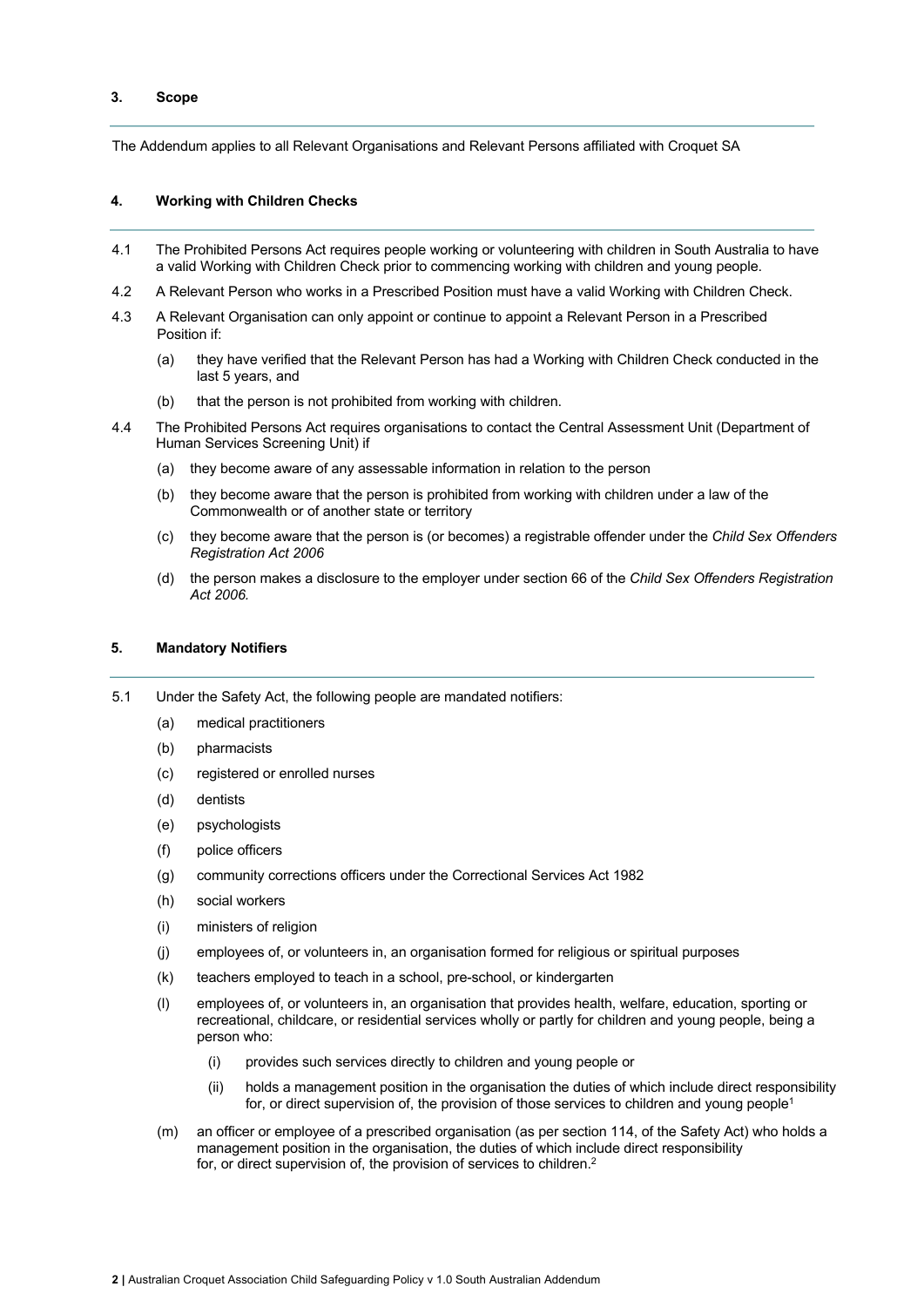- 5.2 Mandated notifiers are required by law to notify the Department for Child Protection via the Child Abuse Report Line (CARL), Phone: 13 14 78, if they suspect on reasonable grounds that a Child is, or may be, at risk and the suspicion is formed in the course of the person's work (whether paid or voluntary) or in carrying out official duties.
- 5.3 By way of general guidance, reporting obligations arise where there is "a reasonable suspicion" that a Child may be "at risk".

#### **6. Child Safe Environments Compliance**

- 6.1 Under the Safety Act, Relevant Organisations affiliated with Croquet SA
	- (a) with significant membership of, or involvement by, Children and Young People; or
	- (b) who provide coaching to Children and Young People, must:
	- (c) prepare or adopt policies and procedures designed to ensure that safe environments for Children and Young People are established and maintained; and
	- (d) lodge (or have a representative body such as Croquet SA lodge on its behalf) a statement with the Department of Human Services certifying that these child safe environment policies and procedures are in place for affiliated clubs.
- 6.2 Adoption and implementation of the Child Safeguarding Policy and this Addendum will assist Relevant Organisations affiliated with Croquet SA meet these obligations.
- 6.3 To be included on Croquet SA Child Safe Environments Compliance Statement, Relevant Organisations affiliated with Croquet SA must provide the required information annually as specified by Croquet SA.
- 6.4 Failure to do so means that a Relevant Organisation affiliated with Croquet SA will need to separately and independently lodge a compliance statement of its own, confirming its compliance (assuming appropriate compliance steps have been taken). Failure to lodge a compliance statement can result in a fine of up to \$10,000.

#### **7. Child Safeguarding Policy Implementation**

#### 7.1 Risk Management

- (a) Croquet SA takes a risk-based approach to ensure that all activities are child safe and will undertake risk assessments for any activity that may involve contact with children.
- (b) The risk assessment will consider:
	- (i) the contact (with Children) and levels of direct supervision.
	- (ii) the risk factors.
	- (iii) the mitigation factors.
	- (iv) the management strategies.
- 7.2 Involving Children

Croquet SA is committed to involving children in decisions that affect them and providing them with information about their rights. We will do this by:

- (a) providing a child-friendly version of the Child Safeguarding Policy and other procedures.
- 7.3 Supporting Employees and Volunteers

Croquet SA is committed to providing Employees and Volunteers with ongoing training and support to ensure they understand their responsibilities in relation to Child safety. We will do this by:

- (a) conducting an induction for all employees and volunteers outlining their obligations under the Child Safeguarding Policy and Child Safe Practices.
- (b) undertaking regular performance appraisals.
- (c) regular supervision sessions that include a focus on Child safety and wellbeing.

<sup>1</sup> Section 30(3), Children and Young People (Safety) Act 2017

<sup>2</sup> Regulation 9, Children and Young People (Safety) Regulations 2017